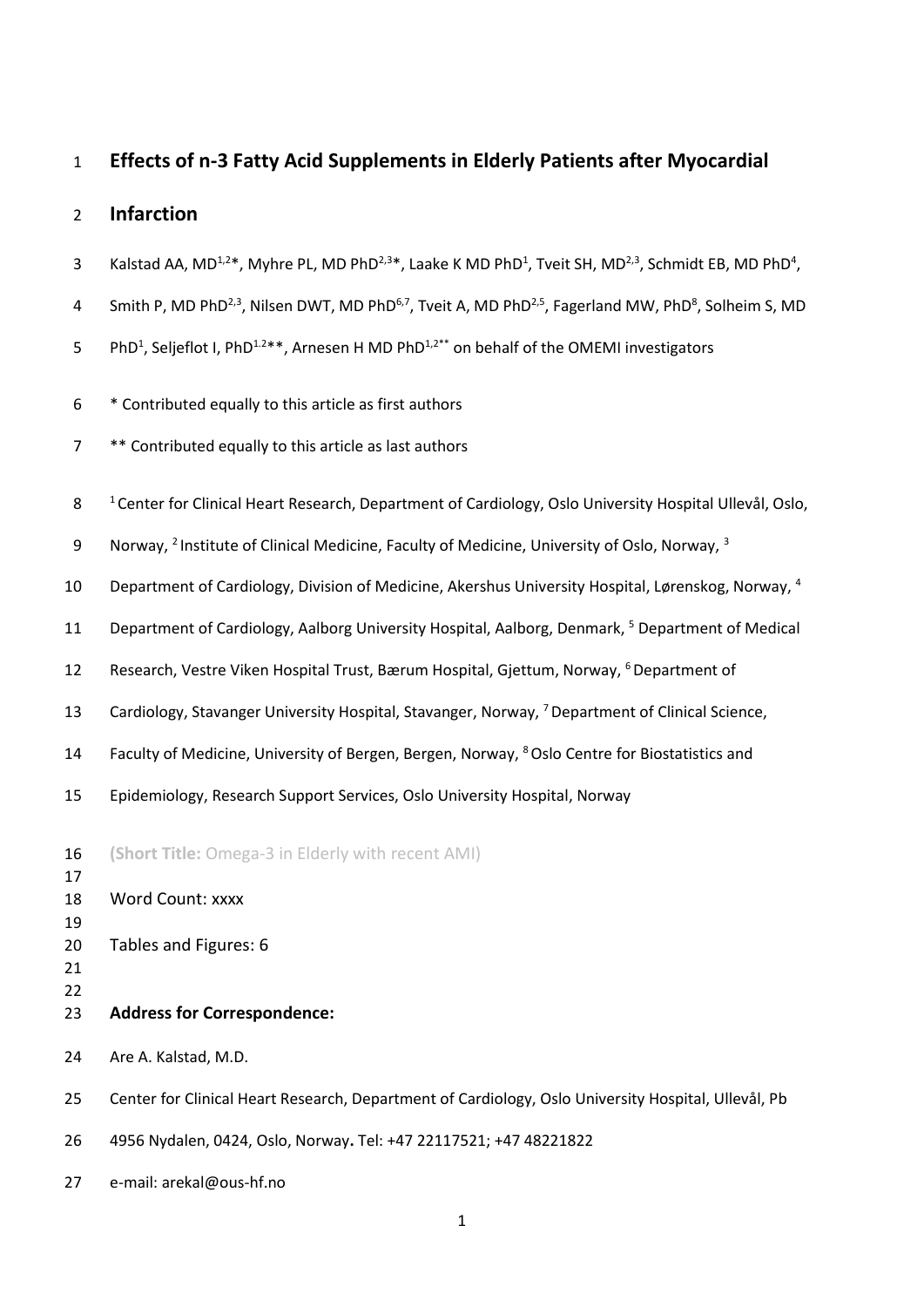### **ABSTRACT**

#### **Background**

 High intake of marine n-3 polyunsaturated fatty acids (PUFA) has been associated with reduced risk of cardiovascular events, however, this has not been confirmed in patients with a recent myocardial infarction (MI). Elderly patients are at particularly increased cardiovascular risk after MI, but few trials address this group specifically. Omega-3 fatty acids hold the potential to reduce cardiovascular events, with limited adverse effects, in this vulnerable group.

### **Hypothesis**

 The hypothesis was that daily addition of 1.8g n-3 PUFA to standard of care secondary prophylaxis in elderly patients who have survived an acute myocardial infarction (AMI) would reduce the risk of subsequent cardiovascular events during 2 years follow-up.

#### **Methods**

The OMega-3 fatty acids in Elderly with Myocardial Infarction (OMEMI) trial is an investigator-

initiated, multi-center, randomized clinical trial adding 1.8 g n-3 PUFA (Pikasol®; 930 mg EPA and 660

mg DHA) versus placebo (corn oil) daily to standard of care in 70-82 years old patients with recent (2-

8 weeks) MI. The primary endpoint was a composite of non-fatal MI, unscheduled revascularization,

stroke, all-cause mortality, heart failure hospitalization after two years follow-up. The safety

outcome was major bleeding. Serum fatty acids were measured as biomarkers of adherence.

#### **Results**

In total, 1,027 patients were randomized. Follow-up data were available for 1,014 patients who were

included in the intention-to-treat analysis. Mean ± SD age was 75±3.6 years, 294 (29%) were female

- and mean triglycerides were 1.26±0.70 mmol/L. The primary endpoint occurred in 108 (21.4%)
- patients on n-3 PUFA vs 102 (20.0%) on placebo (HR 1.08 [95%CI 0.82-1.41], p=0.60). In post hoc
- analysis, consistent results were seen for all components of endpoint and across key clinical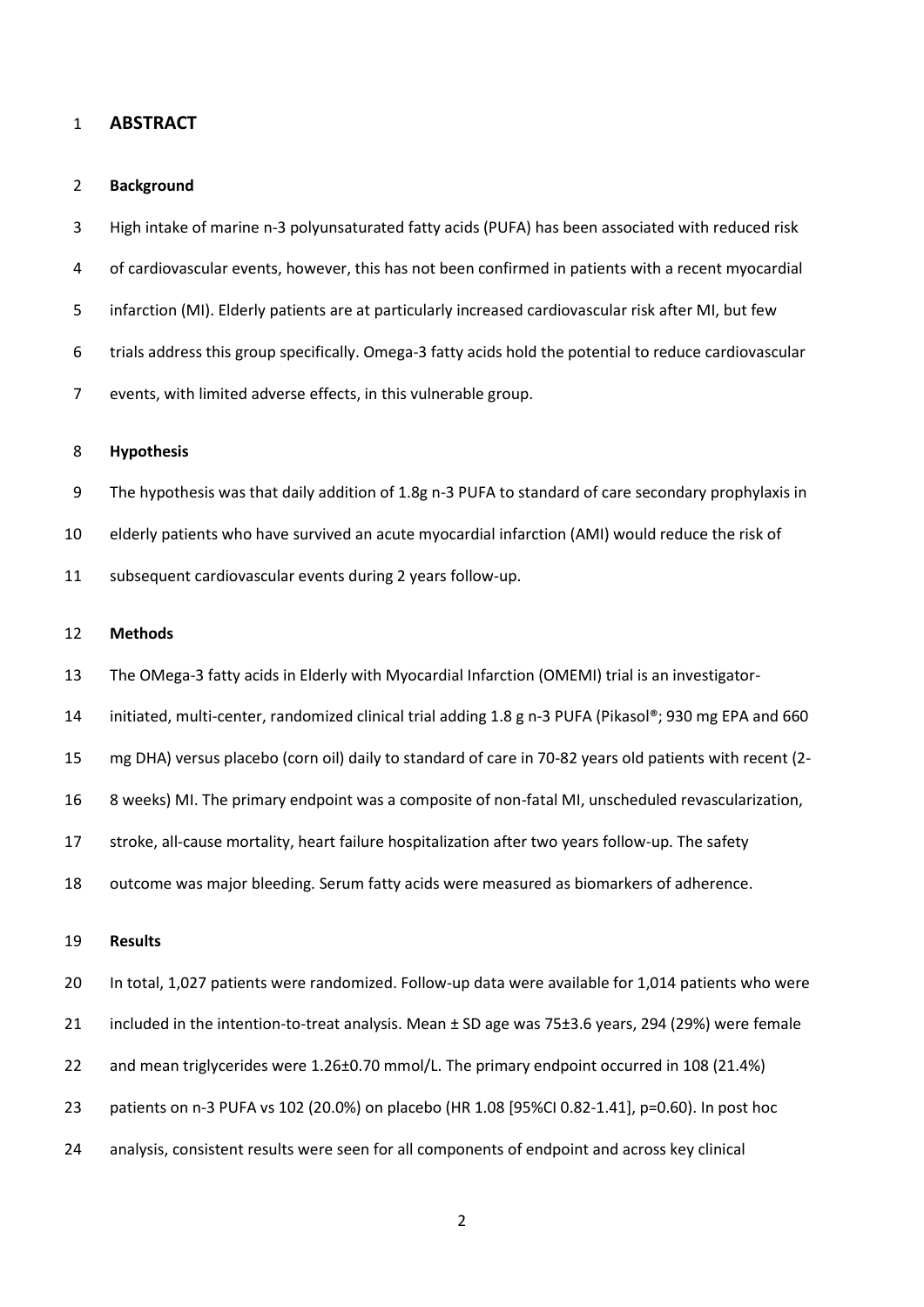- subgroups. Median changes in EPA and DHA were +87% and +16% for n-3 PUFA vs -13% and -8% for
- placebo. Major bleeding occurred in 54 (10.7%) and 56 (11.0%) in the n-3 PUFA and placebo groups,
- respectively (p=0.87). Similar results were found in per-protocol analysis (n=893).

# **Conclusion**

- Among elderly patients with a recent MI, treatment with 1.8 g n-3 PUFAs daily for 2 years did not
- reduce the risk of clinical events.
- **Study Registration:** OMEMI Study; ClinicalTrails.gov Identifier: NCT01841944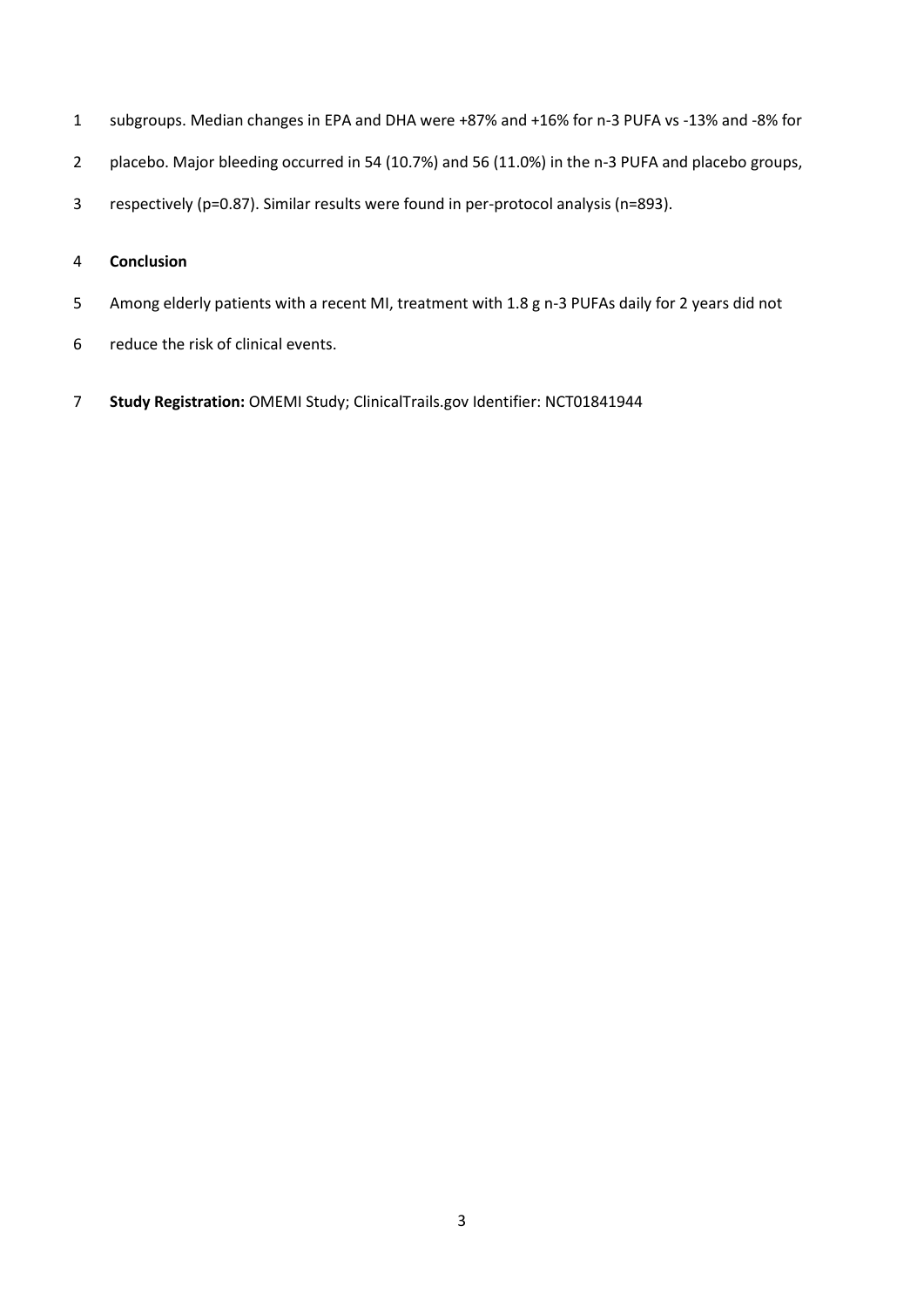- **CLINICAL PERSPECTIVE**
- 

### **BACKGROUND**

 Despite significant improvements in secondary prophylaxis, the risk of subsequent events remains high in elderly after myocardial infarction. Even when optimally treated with lipid-lowering 6 and antiplatelet therapy, the residual risk, particularly in elderly, is considerable<sup>1</sup>. The risk of adverse Fuller of from modern secondary prevention therapy is also elevated in elderly<sup>2</sup>. Unfortunately, this vulnerable group is vastly underrepresented in cardiovascular clinical trials and therapeutic 9 recommendations are typically extrapolated from younger subjects<sup>3, 4</sup>.

 Marine derived, very long chain n-3 polyunsaturated fatty acids (n-3 PUFA) have been studied for decades in patients with cardiovascular disease (CVD) states, yielding conflicting results with respect to the effects on cardiovascular events. Earlier randomized clinical trials have demonstrated significant reduction in cardiovascular events and mortality both with increased fatty 14 fish intake and with n-3 PUFA supplements in post-MI patients  $5, 6$ , while more recent trials have 15 shown no such benefit in middle-aged post-MI populations with low-dose n-3 PUFA supplement  $7-9$ . Furthermore, meta-analyses have shown inconsistent benefits of marine n-3 PUFA in secondary 17 prevention <sup>10-13</sup> More recently, the Reduction of Cardiovascular Events with Icosapent Ethyl – Intervention Trial (REDUCE-IT) found a highly significant 25% reduction in ischemic events in patients 19 treated with 4g icosapent ethyl daily <sup>14</sup>.It is worth noting that icosapen ethyl used in this trail is notably different from formulations typically used in other n-3 PUFA trials, in that it delivers almost exclusively eicosapentaenoic acid (EPA) as opposed to the typical mixed EPA/decosohexaenoic acid (DHA) formulations used in other trials, and in a considerably higher dose. The American Heart Association scientific statements currently recommend n-3 PUFA supplements for secondary 24 prevention of coronary heart disease<sup>15</sup> and in management of hypertriglyceridemia<sup>16</sup>. Marine n-3 PUFAs are essential and primarily obtained through diet, and reduced nutrient consumption with age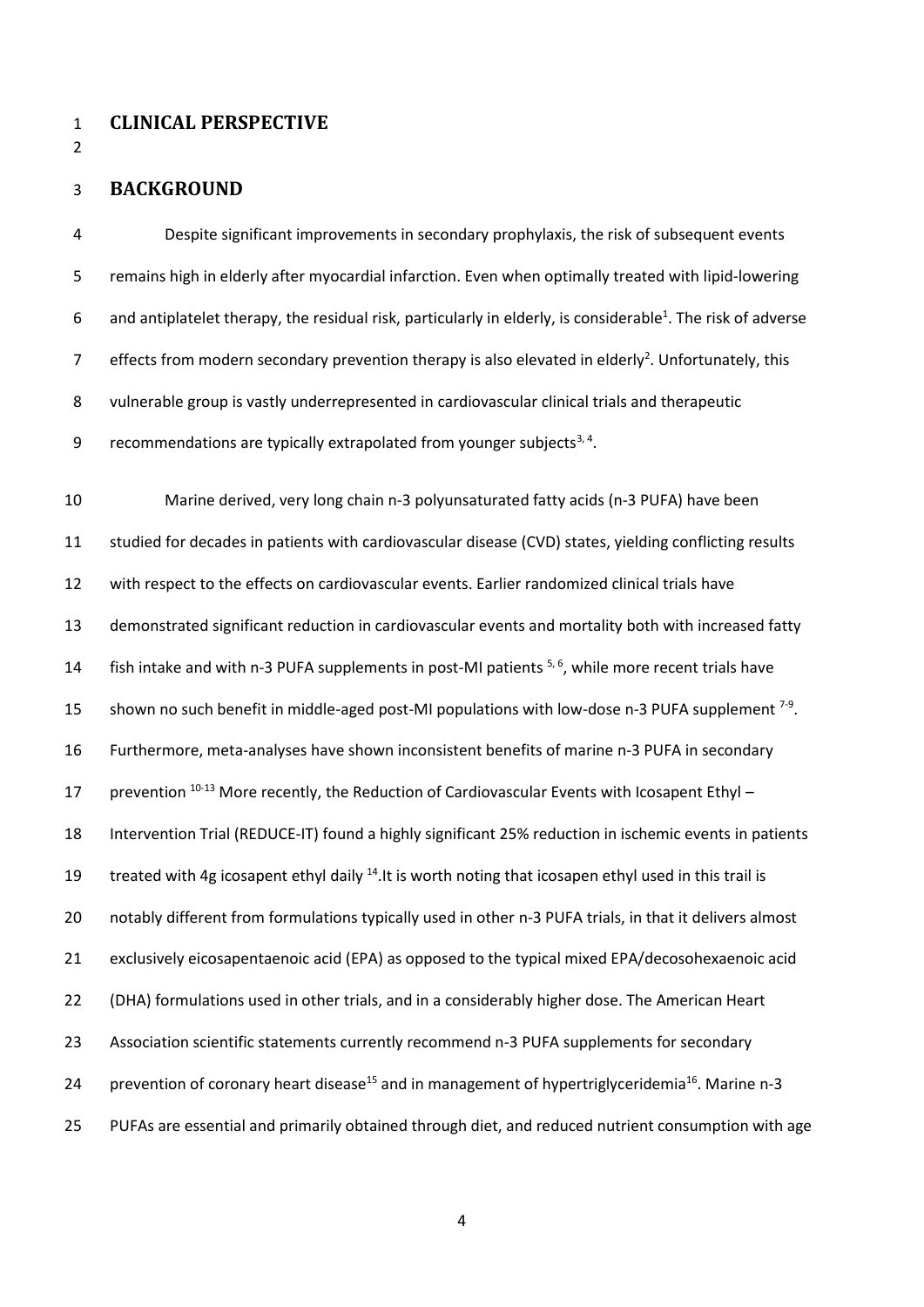and age-related decline in absorption and metabolic function contributes to an increased risk of 2 dietary deficiencies in the elderly<sup>17</sup>.

 The hypothesis of the OMega-3 fatty acids in Elderly patients with Myocardial Infarction 4 (OMEMI) trial <sup>18</sup> was that daily addition of 1.8 g n-3 PUFA to standard of care secondary prevention in elderly patients who have survived an AMI would reduce the risk of subsequent cardiovascular events during 2 years follow-up.

# **METHODS**

#### **Trial design**

 The OMEMI trial was designed as a multi-center, placebo-controlled, double-blind clinical trial conducted by independent investigators at Center for Clinical Heart Research, Department of Cardiology, Oslo University Hospital, Ullevål, Oslo, Norway. The study design and methods have 13 previously been published <sup>18</sup>. The protocol was approved by the Regional Committee for Medical and Health Research Ethics (#2012/1422), and all participants provided written informed consent. The trial was conducted in compliance with the declaration of Helsinki and with the rules outlined in the guidelines for Good Clinical Practice. The trial was registered at ClinicalTrials.gov (NCT01841944). This registration was late as we originally submitted an application for registration to the European Union Drug Regulating Authorities Clinical Trial Database before November 1. An application for registration was subsequently submitted to the ClinicalTrials.gov registry on April 16, 2013 and formally posted on April 29, 2013. Between November 1, 2012 and April 29, 2013, 47 patients were enrolled in the trial.

 Capsules containing n-3 PUFA and matching placebo were provided by Orkla Health, Oslo, Norway, who had no role in data collection, data analysis, interpretation of results or decision to submit the manuscript for publication.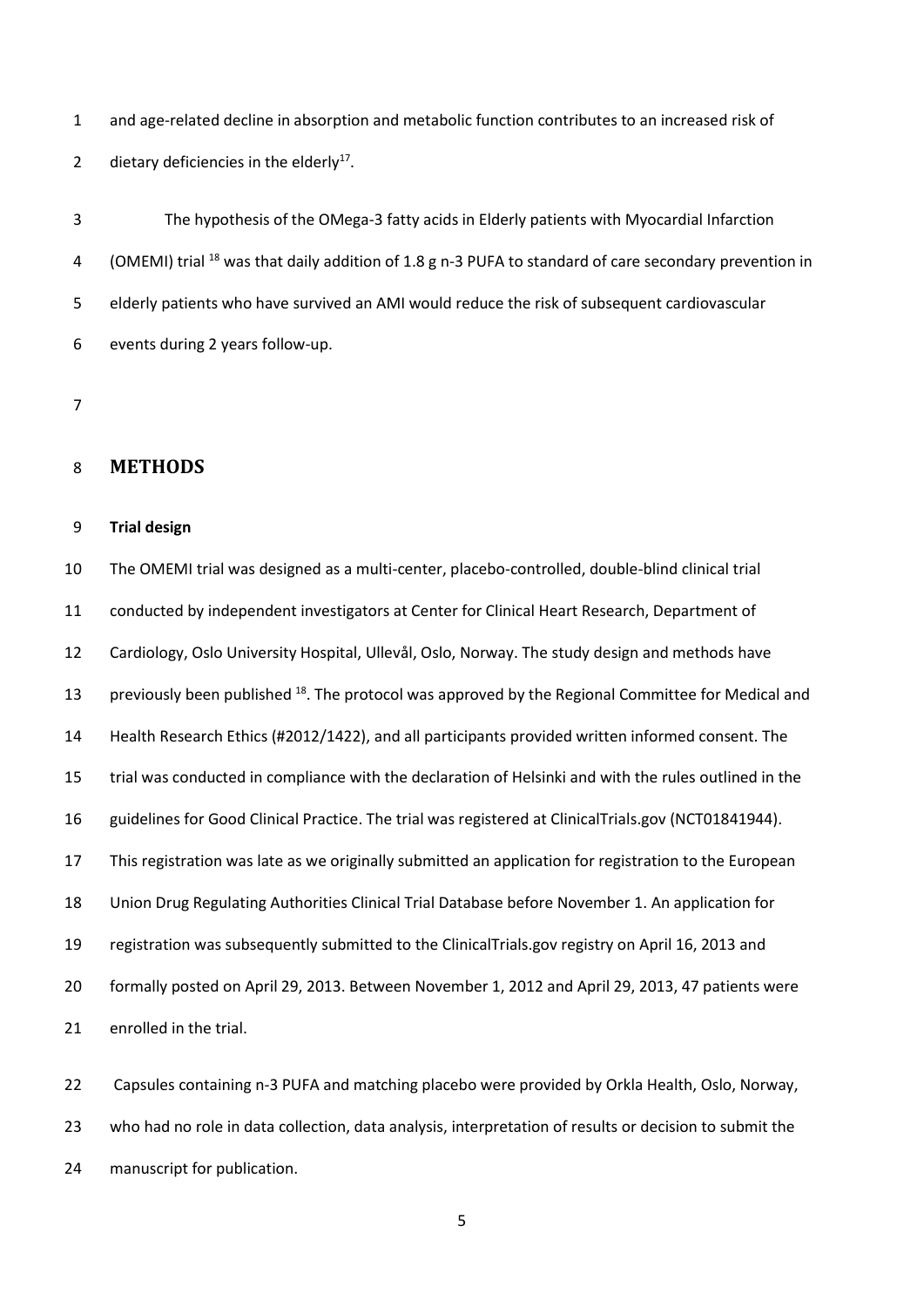The manuscript was prepared by the authors, who vouch for the completeness and accuracy of the data and analysis, and for the fidelity of the trial to the study protocol and statistical data analysis plan. Requests for data sharing will be handled according to the regulation by Data Protection Officer at Oslo University Hospital.

#### **Patients**

 Hospitalized patients between 70 and 82 years old who were able to provide verbal and written informed consent, were screened during admission for the index AMI of any type at four centers in Norway (Oslo University Hospital, Ullevål, Oslo; Akershus University Hospital, Lørenskog; Vestre Viken, Bærum Hospital, Gjettum; and Stavanger University Hospital, Stavanger). Exclusion criteria were documented intolerance for n-3 fatty acids, participation in other clinical trials, additional disease state deemed to be incompatible with adherence to the study protocol and life expectancy <2 years. Examples of the latter could be malignancy with ongoing or deferred treatment, suspected or confirmed cognitive impairment or obvious frailty.

#### **Trial procedures**

 Eligible patients willing to participate were scheduled for baseline visit 2-3 weeks after the index AMI. This was later changed up to 2-8 weeks to enhance inclusion rate. At the baseline visit, patients were randomized in a 1:1 ratio to receive either 1.8 g n-3 PUFA (930 mg eicosapentaenoic acid (EPA) + 660 mg docosahexaenoic acid (DHA) (Pikasol®), Orkla Health, Oslo, Norway) or matching placebo (corn oil; 56% linoleic acid, 32% oleic acid, 10% palmitic acid). Total dose divided by 3 capsules to be taken once daily. Permuted block randomization was used, stratified for participating centers. Consecutively numbered sealed non-translucent envelopes were opened by the study physician at randomization to reveal the treatment code. The study physician was blinded for the treatment code, and blinding was maintained until general unblinding after study completion.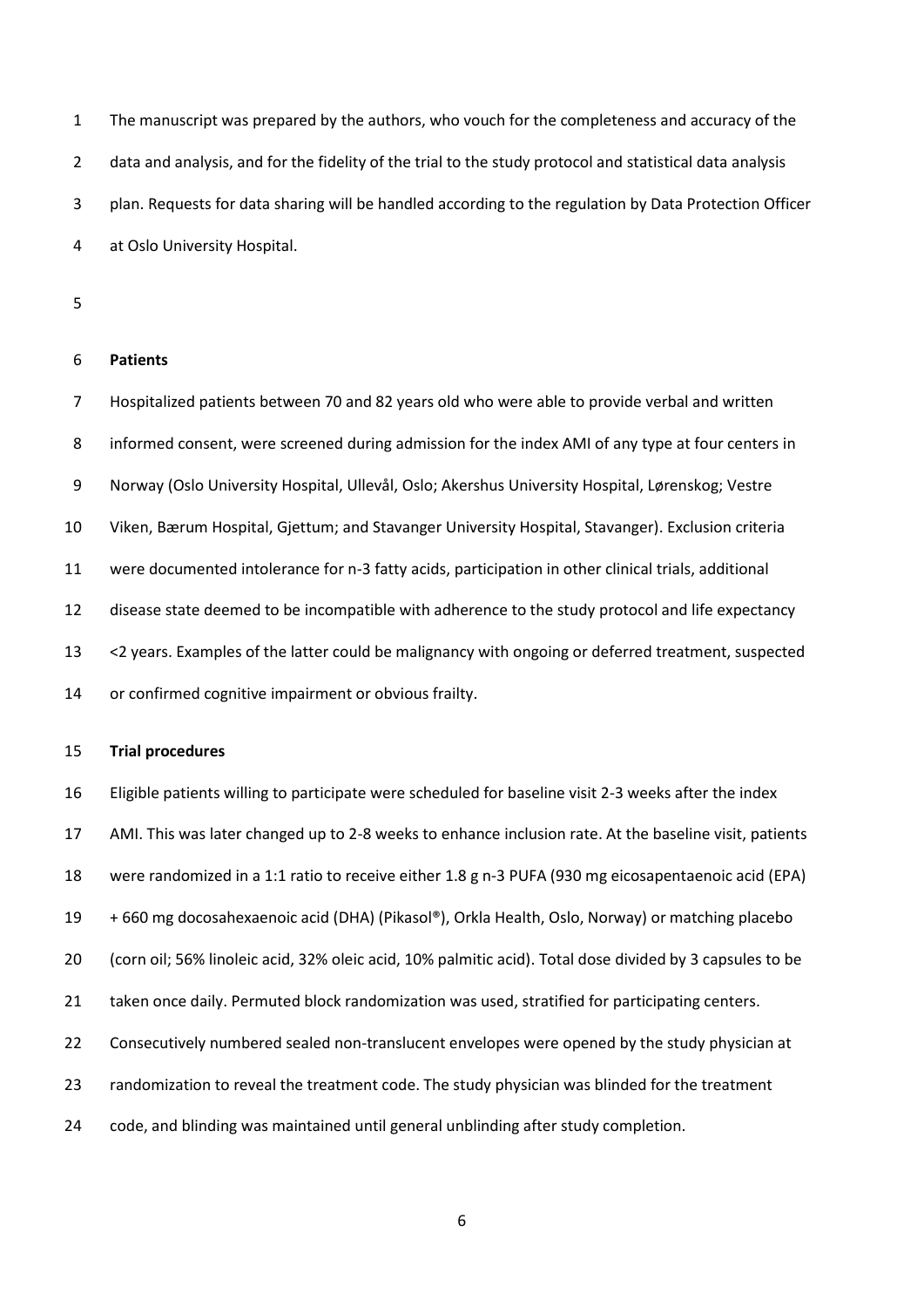Patients were seen by a study physician at baseline visit and after 3, 12 and 24 months. Patients who could not attend follow-up visits, were offered interview by telephone and study capsules were sent by mail. Each study visit included clinical examination, ECG recordings, and collection of blood samples in the fasting state between 8.00 and 11.30 am. Adherence to study drug was assessed by interview at each study visit. Patient reported adherence was defined as no more than four consecutive weeks without taking the study drug. As an assessment of adherence at group level, measurement of serum fatty acid profiles at randomization and at the final visit (24 months) were performed, and changes calculated. Treatment other than the intervention was standard-of-care, according to current guidelines and by the discretion of the treating physician. Patients were instructed not to use other n-3 PUFA supplements in the study period, however one child spoon of cod liver oil was permitted as this habit is fairly common among elderly Norwegians and denying this could lead to selection bias and lower inclusion rate.

 Routine blood analyses were performed by regular hospital laboratory services. Serum was prepared and frozen at -80°C for analyses of fatty acid composition of serum phospholipids, performed at the Lipid Research Laboratory, Aalborg University Hospital, Denmark, by gas chromatography and expressed as percent weight of total fatty acid. Detailed method description is given in supplementary material**.**

#### **Outcomes**

 The pre-specified primary efficacy outcome was the first major adverse cardiovascular event (MACE), consisted of a composite of non-fatal MI, unscheduled revascularization, stroke or all-cause death. While recruitment was still ongoing, hospitalization for heart failure (HF) was added to the definition of MACE by protocol amendment. This modification was made due to increased focus on HF in the 23 elderly, studies showing reduction in adverse left ventricular remodeling with n3-PUFA $^{19-21}$ , and potentially to increase statistical power of the trial. The primary safety outcome was serious 25 bleeding, defined according to Bleeding Academic Research Consortium (BARC) criteria <sup>22</sup>. Bleeding ≥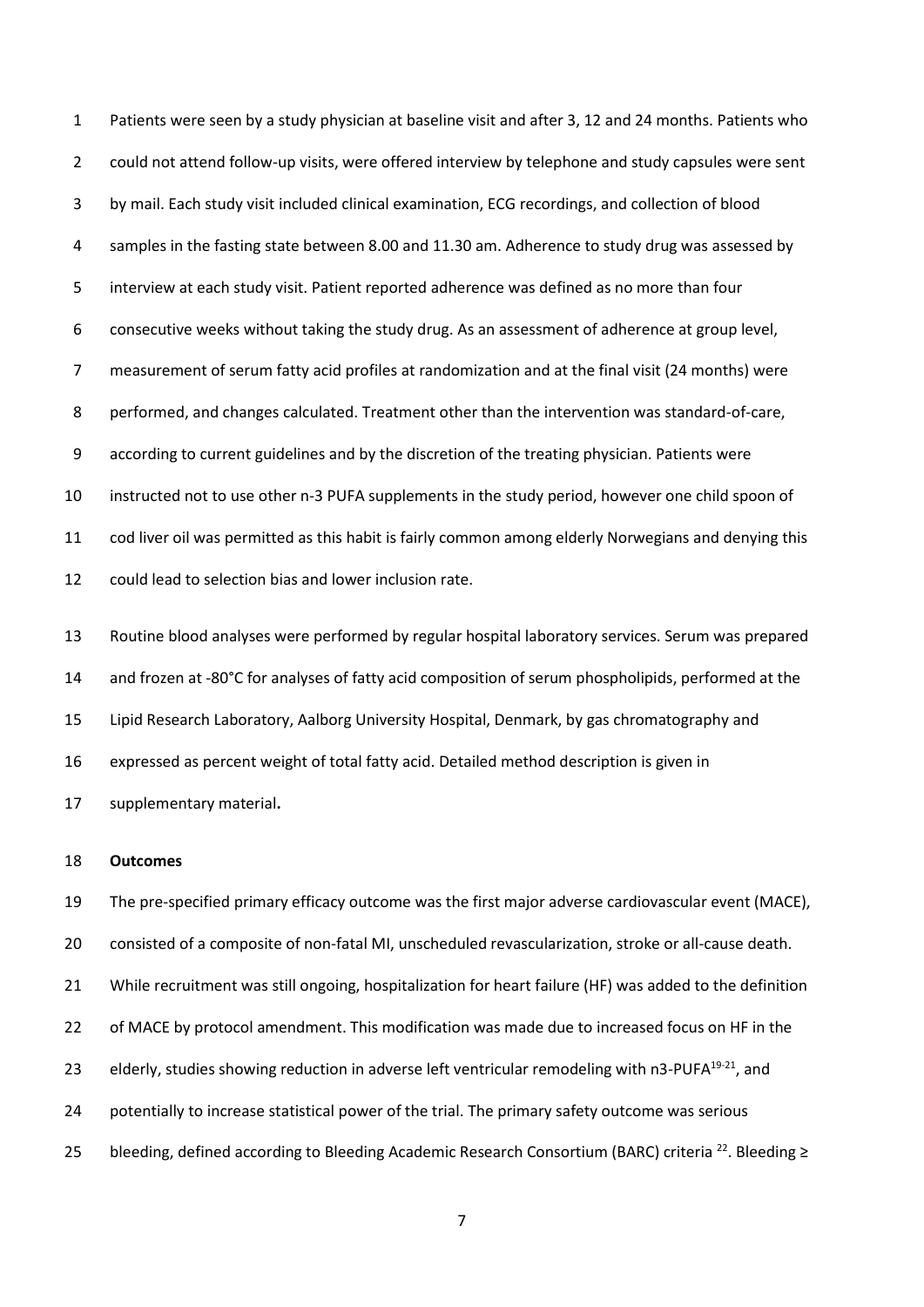BARC 2 was registered as serious adverse events. Outcomes were registered by accessing electronic medical records and by interviewing the patients at follow-up visits. Norwegian national summary care records, including contacts with hospitals and the specialist health service, were available to the investigators for identifying endpoints. Total mortality at the end of the trial was retrieved from Statistics Norway.

 The pre-scpecified secondary outcome was new-onset atrial fibrillation, defined according to accepted diagnostic definitions. In addition to access to clinical records and EKGs taken at study visits, patients were screened with ambulant hand-held single lead rhythm monitoring (Zenicor, Zenicor Medical Systems AB, Stockholm, Sweden) for 2x30 minutes per day for 14 days,following the study visit at 12 months.

.

 All outcomes were adjudicated centrally by an independent endpoint committee of experienced clinicians, blinded to the treatment allocation (Suppl. Mat. p5).

#### **Statistical analysis**

 Initial power calculations were performed for a composite endpoint of non-fatal MI, unscheduled 17 revascularizations, stroke and all-cause death, whatever came first. Based on previous studies<sup>5, 23-25</sup>, we postulated a 30 % reduction in MACE from 20% to 14% during two years follow-up. With an α of 0.05 and a power of 80 %, 611 patients would be required in each study arm with an estimated dropout rate of 10%. With the protocol amendment including hospitalization for HF in the primary outcome, we anticipated an increase in the two-year event rate from 20% to 35%, but reduced the estimated effect of the intervention from 30% to 25%. Accordingly, the estimated number of participants needed was 500 in each study arm, and including dropouts, the total number needed was calculated to be 1100 patients.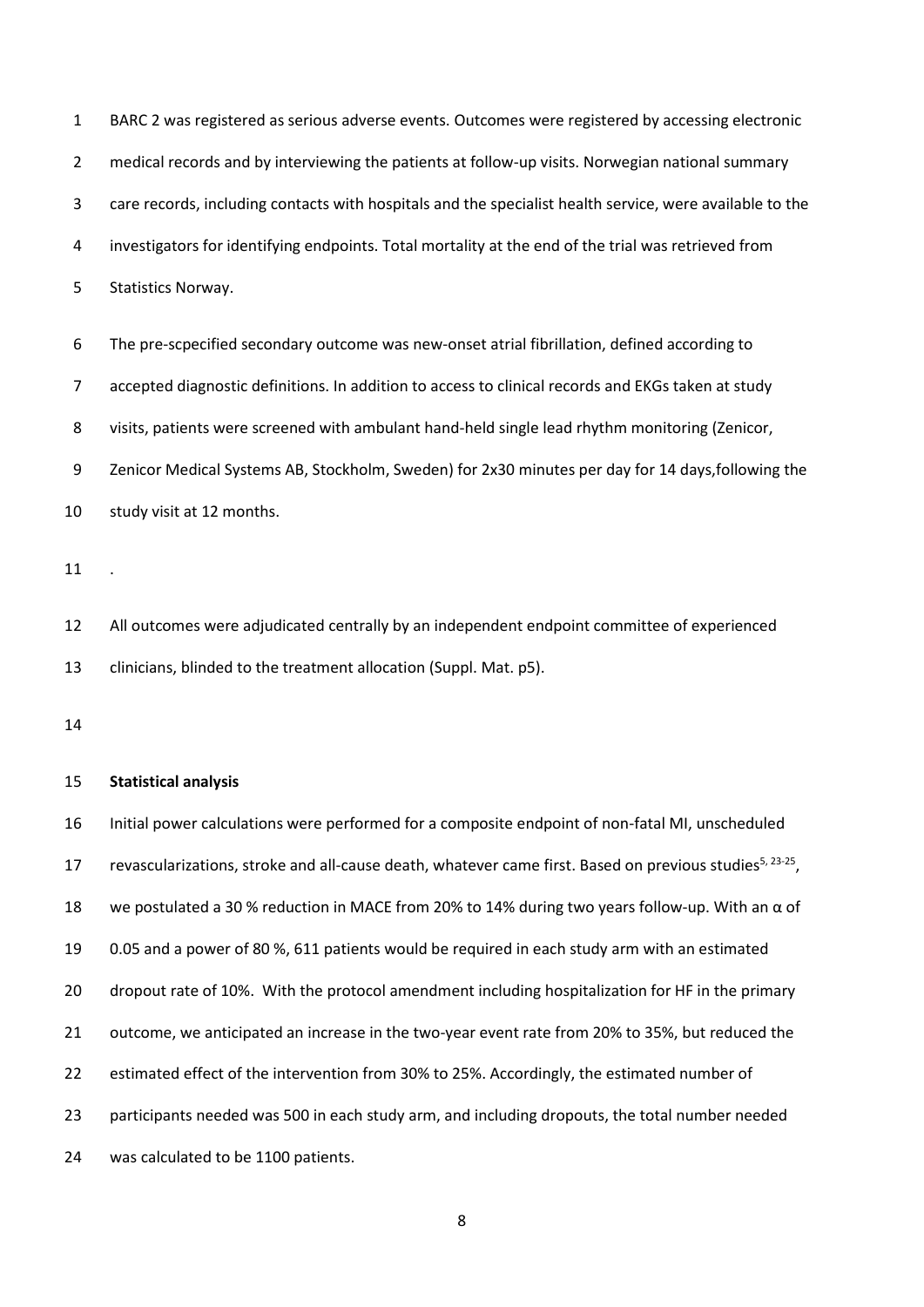1 The data analysis plan according to Gamble et al  $^{26}$  was finalized by the Steering committee being unaware of the trial results according to group assignment (Suppl. Material, Statistical Analysis Plan). We used Cox proportional hazard regression models with time to the first occurrence of a primary outcome event as the outcome and group assignment (n-3 PUFA vs placebo) and participating center as covariates. Based on the models, we report hazard ratios (HRs) with 95% confidence intervals (CIs) using the Breslow method for ties, and P-values for the null hypothesis of no treatment effect (HR=1.0). We used the Kaplan-Meier estimator to estimate the survival curves of patients randomized to n-3 PUFA or placebo. For analyses of each component of the primary outcome, we did not count non-fatal events that occurred after another primary outcome event. Additional analysis was performed for total mortality irrespective of whether a non-fatal primary outcome event had occurred. Patients without events were censored after two years of follow-up or at the date of last participation to a visit for patients lost to follow-up.

 The same regression model was applied for the secondary endpoint, with time to first new-onset atrial fibrillation as the outcome. This was performed only for patients free from all previous known atrial fibrillation at the time of inclusion. Patients without a secondary event, and with only a primary outcome as available follow-up data, were censored at the time of the primary event for analysis of the secondary outcome.

 Analyses were performed both according to an intention-to-treat and per-protocol principle for the primary outcome. The intention-to-treat analysis included all randomized patients with follow-up data, either in the form of a clinical outcome or attending study visits. The per-protocol analysis included all patients with self-reported adherence as defined in the protocol. Occurrence of major bleeding was compared between n-3 PUFA and placebo with Pearson chi-squared test. Changes in serum phospholipids of EPA and DHA and of serum triglycerides were expressed as the relative change from baseline to 24 months, and compared between the treatment groups by the Mann-25 Whitney U test. A two-tailed P value of less than 0.05 was considered statistically significant.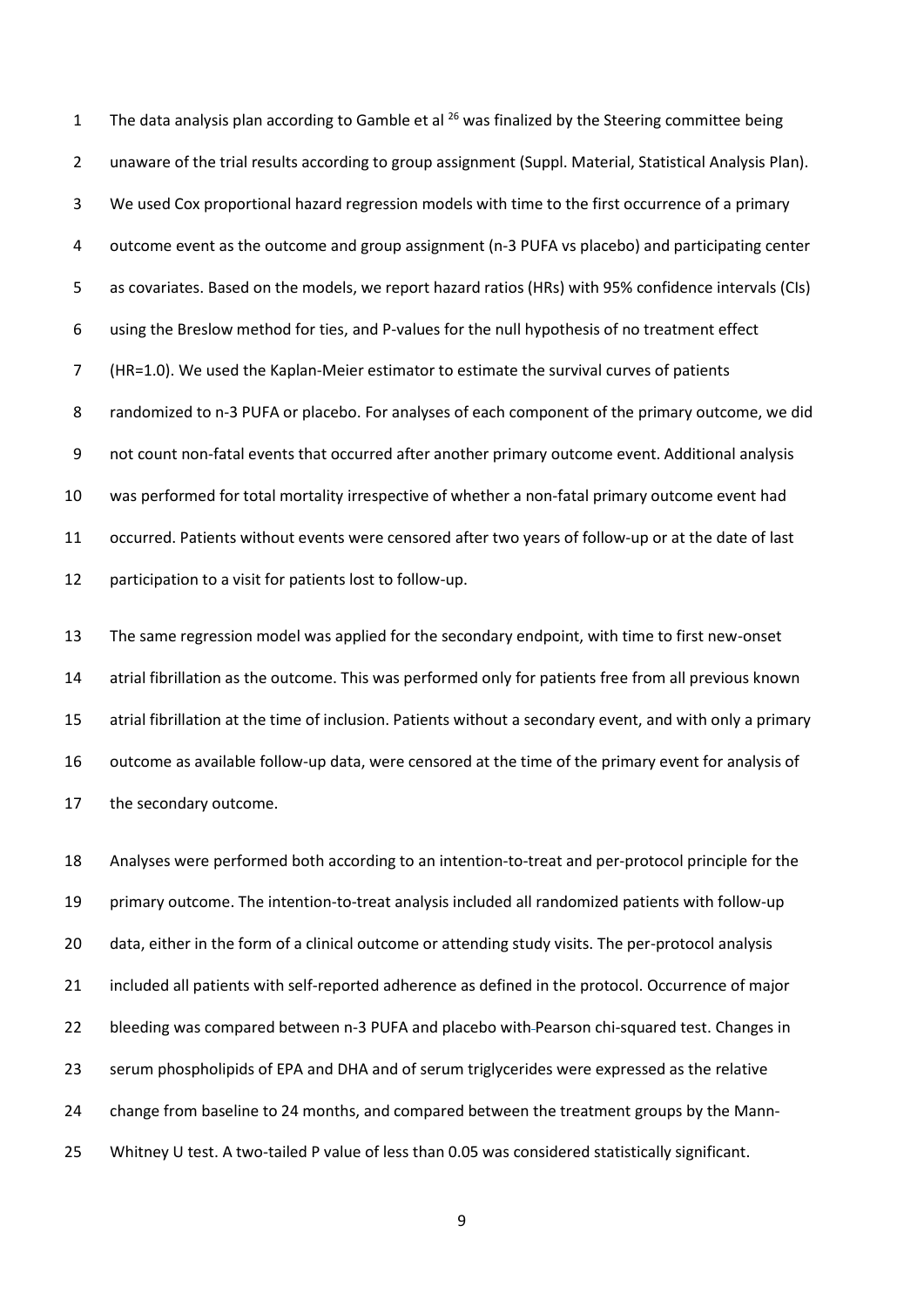#### 

# **RESULTS**

### **Patients**

 A total of 4,027 patients were screened across the four study sites, and 1,027 patients underwent randomization. The first patient underwent randomization November 28, 2012 and the last on July 5, 2018. Of these, follow-up data were available for 1,014 patients (98.7%) to be included in the intention-to-treat analysis (**Figure 1**). In this analysis, 505 patients (49.8%) were randomized to n-3 PUFA and 509 (50.2%) to placebo. Data according to the randomized groups are given in **Table 1.** Clinical characteristics were well balanced between the groups. Of these patients, 29.0 % were female, 99.8 % were of Caucasian ethnicity, median (Q1, Q3) age was 74 (72, 78) years, and 467 (46.1%) had known previous CVD at the time of the index AMI. At enrollment 415 (41.3%) reported use of some form of n-3 PUFA supplement.

### **Adherence**

Self-reported adherence to the study medication was present in 893 (88.1%) patients, forming the

set of the per-protocol analysis.

In the intention-to-treat analysis, levels of EPA and DHA at baseline and at the 24-month follow-up

were available in 881 (86.9%) patients. Patients in the n-3 PUFA group experienced a median (Q1-Q3)

- of +87% (+32%, +165%) change in the concentration of EPA and +16% (+2%, +34%) change in DHA,
- while in the placebo group changes were -13% (-34%, +20%) and -8% (-18%, +6%) in EPA and DHA,
- respectively, expressed as relative change from baseline **(Figure 2)**. Changes in the per-protocol set
- showed more pronounced differences **(Table S2)**.

Cod liver oil (up to one child spoon per day) was used by 202 (21.4%) at 3 months, 187 (21.2%) at 12

months and 174 (19.4%) at 24 months.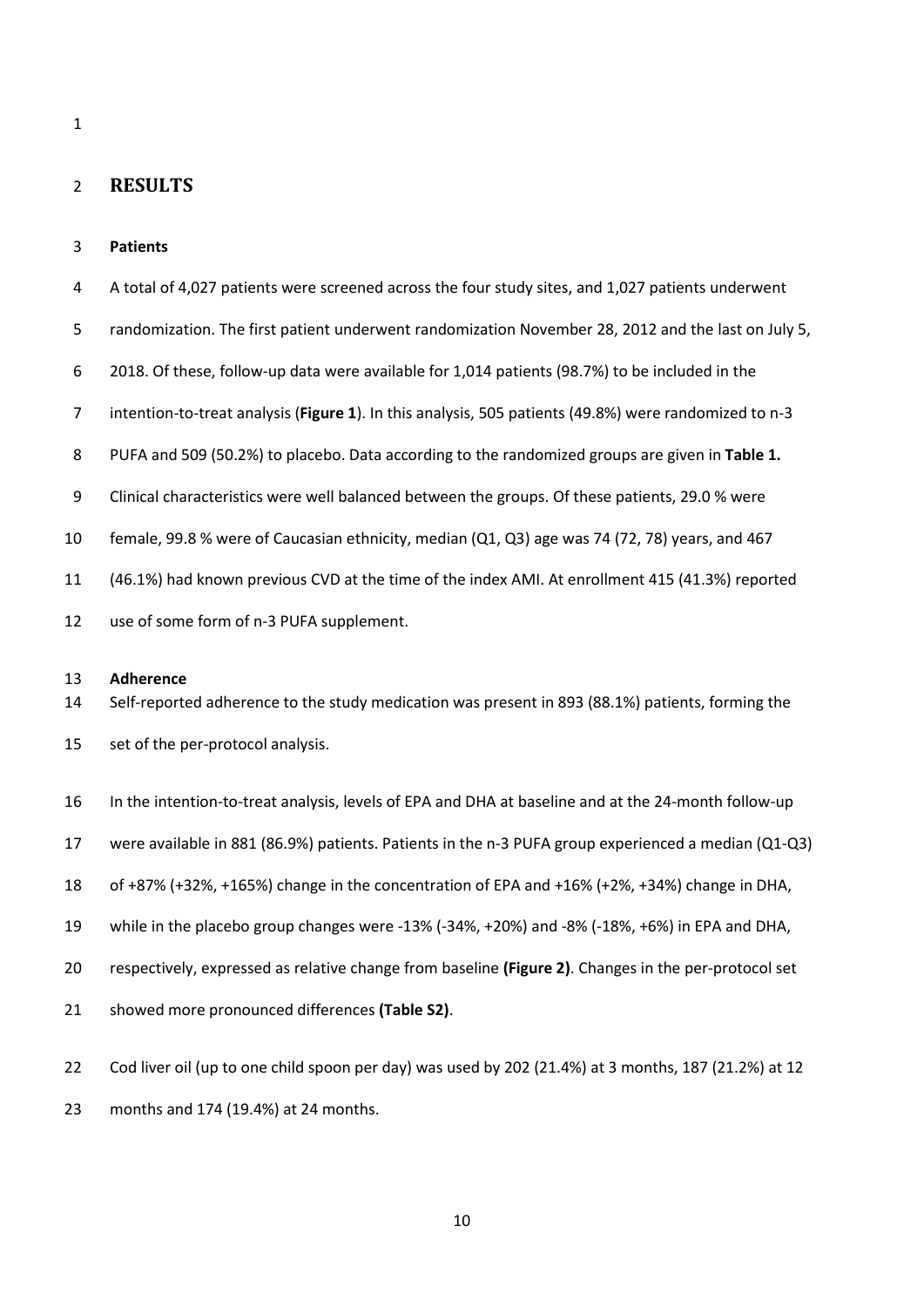## **Outcomes**

| $\overline{2}$ | A primary outcome event according to intention-to-treat analysis occurred in 108 (21.0%) patients in     |
|----------------|----------------------------------------------------------------------------------------------------------|
| 3              | the n-3 PUFA group and in 102 (19.8%) in the placebo group (hazard ratio [HR] 1.07 [95% confidence       |
| 4              | interval [CI] 0.82-1.40], p=0.62) (Table 2), with event rates 12.4 (95% CI 10.3 - 15.0) and 11.5 (95% CI |
| 5              | 9.5 - 14.0) per 100 patient years, respectively (Figure 3A). Consistent results were present for each    |
| 6              | component of the primary end-point (Table 2). There were also no differences between the n-3 PUFA        |
| 7              | and placebo groups in all-cause mortality: 28 (5.5%) vs 28 (5.5%); HR 1.01 [95% CI 0.60 - 1.71],         |
| 8              | p=0.97 (Table 2), with event rates 2.92 (95%CI 2.01-4.22) vs 2.92 (95%CI 2.02-4.23) per 100 patient      |
| 9              | years, respectively (Figure 3B).                                                                         |
| 10             | The treatment effect on the primary outcome did not differ by age, sex, body mass index, diabetes,       |
| 11             | previous hypertension, previous MI, previous HF, previous hyperlipidemia, levels of triglycerides, or    |
| 12             | use of n-3 PUFA supplement at baseline (Figure 4). Triglycerides changes by median (Q1, Q3) were -       |
| 13             | 8.1% (-27.5%, +15.3%) in the n-3 PUFA group vs +5.1% (-17.0%, +33.3%) in the placebo group               |
| 14             | (p<0.001); between-group median absolute difference 13.2%. LDL changes were 0 %( - 15.8 %,               |
| 15             | 18.8 %) vs 0.7 % (-13.3 %, 19.3 %), respectively (p=0.57).                                               |
| 16             | A total of (25.1 % ) of patients had experienced a form of atrial fibrillation at the time of            |
| 17             | randomization, and759 patients were included in the intention-to-treat analysis for the secondary        |
| 18             | endpoint. A secondary enpoint occurred in 28 (7.2 %) in the n-3 PUFA group and in 15 (4.0 %) in the      |
| 19             | placebo group [HR] 1.84 [95% confidence interval [CI] 0.0.98-3.44], p=0.056) (Table 2), with event       |
| 20             | rates 4.0 (95% CI 2.7 - 5.7) and 2.2 (95% CI 1.3 - 3.6) per 100 patient years, respectively. Subgroup    |
| 21             | analysis was not performed.                                                                              |
| 22             | Analyses performed in per-protocol analyses yielded similar results (Tables S3).                         |
| 23             | <b>Adverse events</b>                                                                                    |

- Major bleeding occurred in 54 (10.7%) in the n-3 PUFA group and in 56 (11.0%) in the placebo group
- (p=0.87). No patients withdrew from the trial because of bleeding problems.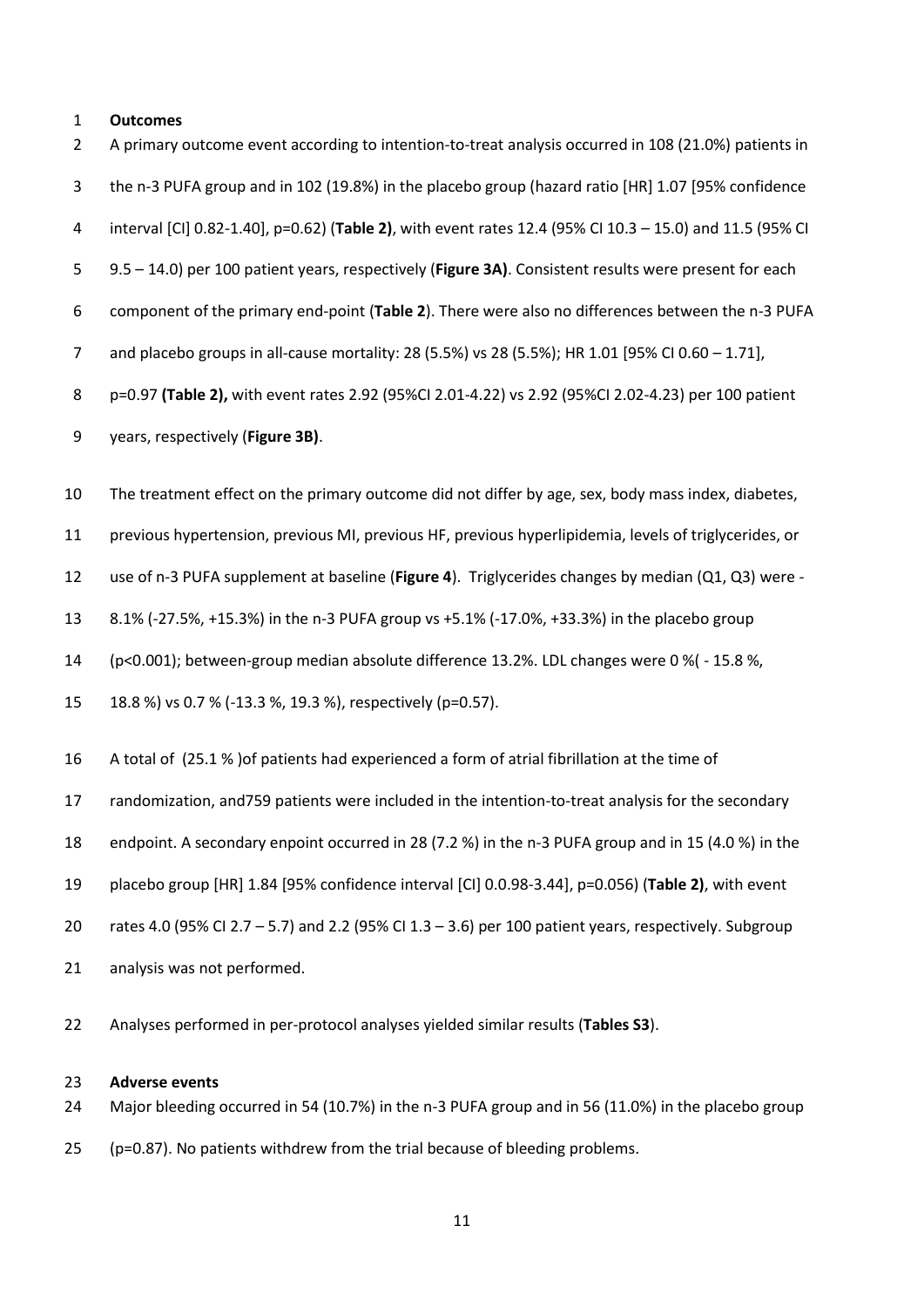Reasons for discontinuing treatment were well balanced between the groups, with 14 due to GI- symptoms, 25 due to difficulty swallowing capsules and 36 due to other disease burden deemed not related to the study intervention. Complete data are shown in **Table S4**.

## **DISCUSSION**

 Elderly patients with a recent AMI who received 1.8 g of n-3 PUFA did not have a lower incidence of MACE or death than those randomized to placebo after two years of follow-up. Analyses of the different components of the primary endpoint as well as of key clinical subgroups equally did not differ between patients given n-3 PUFA or placebo, either in intention-to-treat or in per protocol analysis. There was also no effect on all-cause mortality. The changes in serum phospholipid levels of EPA and DHA support good adherence among patients, limiting a problem that has been debated in previous trials.

 Early randomized clinical trials in the 1990s suggested cardiovascular benefits of n-3 PUFA after an AMI. Thus, the Diet and Reinfarction Trial (DART) randomized patients to dietary advice and demonstrated a 29% reduction in 2-year mortality in patients advised to eat fatty fish twice per 17 week. <sup>6</sup> The GISSI Prevenzione trial demonstrated a 21% reduction in all-cause mortality and 45% reduction in sudden cardiac death in patients given 850 mg EPA/DHA compared to placebo for 3.5 19 years <sup>5</sup>. These promising results were however, not confirmed by three large RCTs published in 2010 20 using mixed EPA/DHA from 400 mg to 840 mg per day, all showing neutral results  $7-9$  The dosage used 21 in our trial was approximately the double that of these studies, including also the ORIGIN trial<sup>27</sup>. These contrasting results may be due to improved secondary prevention therapy after AMI, with the introduction of statins and double antiplatelet therapy. In addition to difference in n-3 PUFA dosage, 24 differences in baseline risk have also been suggested to play an important role. The effect of 1 g EPA/DHA in low-risk subjects from the general population was tested in the Vitamin-D and Omega-3 26 Trial (VITAL), with neutral results <sup>28</sup>. Similarly, A Study of Cardiovascular Events in Diabetes (ASCEND)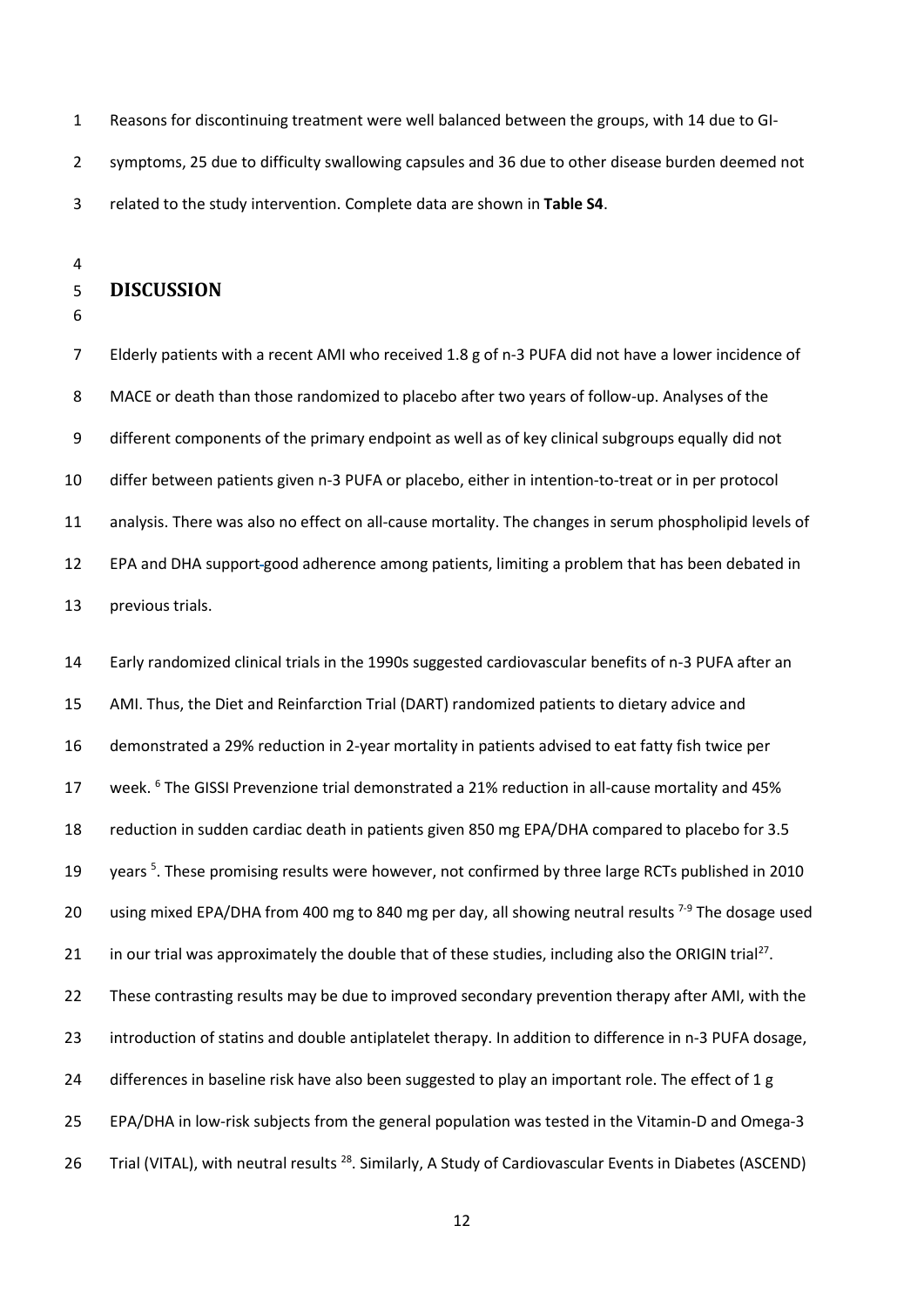1 showed no risk reduction by 1 g EPA/DHA in patients with diabetes free of cardiovascular disease<sup>29</sup>. 2 Patients in the OMEMI trial were at considerably higher risk than subjects in those studies, being older and with a recent AMI. The n-3 PUFA dosage in OMEMI was also higher than in the afore- mentioned trials. Accordingly, our findings extend the lack of effect by mixed EPA/DHA to reduce cardiovascular risk.

6 The remarkable results from the REDUCE-IT trial<sup>14</sup>, which demonstrating a 25% reduction in cardiovascular events with 4 g of icosapent ethyl in statin-treated patients with hypertriglyceridemia 8 and established CVD or diabetes, and confirmed previous results of the JELIS trial<sup>30</sup>, have shed new light to the field of treatment with EPA. Icosapent ethyl is an ethyl-EPA, which is metabolized to EPA after ingestion, and allows substantially higher content of EPA compared to over-the-counter products. The substantial risk reduction in REDUCE-IT is unlikely to be explained by the moderate 12 22% reduction in triglyceride levels, and mechanistic studies suggest direct effects of icosapent ethyl 13 on coronary plaque regression<sup>31</sup>. Serum levels of EPA increased by 386% compared to placebo after the first year in REDUCE-IT. This is considerably higher than the 113% between-group difference in increase we observed in the OMEMI trial, and seems to reflect the difference in EPA-dosage (4000 mg versus 930 mg). Of note, the decrease in EPA and DHA concentration in the placebo arm may relate to the reduced number of patients who reported additional use n-3 PUFA supplement (415 patients at baseline and 174 patients at 24 months). It is also worth noting that the that the baseline median levels in our material (2.5 % EPA and 5.6 % DHA) are notably higher than corresponding 20 values from population studies in the USA (0.5 % EPA and 2.9 % DHA)  $^{32}$ , suggesting higher background consumption of n-3 PUFA in our Norwegian study population. Equally notable is the modest reduction in triglycerides in the n-3 PUFA group compared to the placebo group (median 23 13 %) in the OMEMI study, which is less than previous n-3 PUFA studies in patients who were 24 younger and with higher baseline triglyceride levels .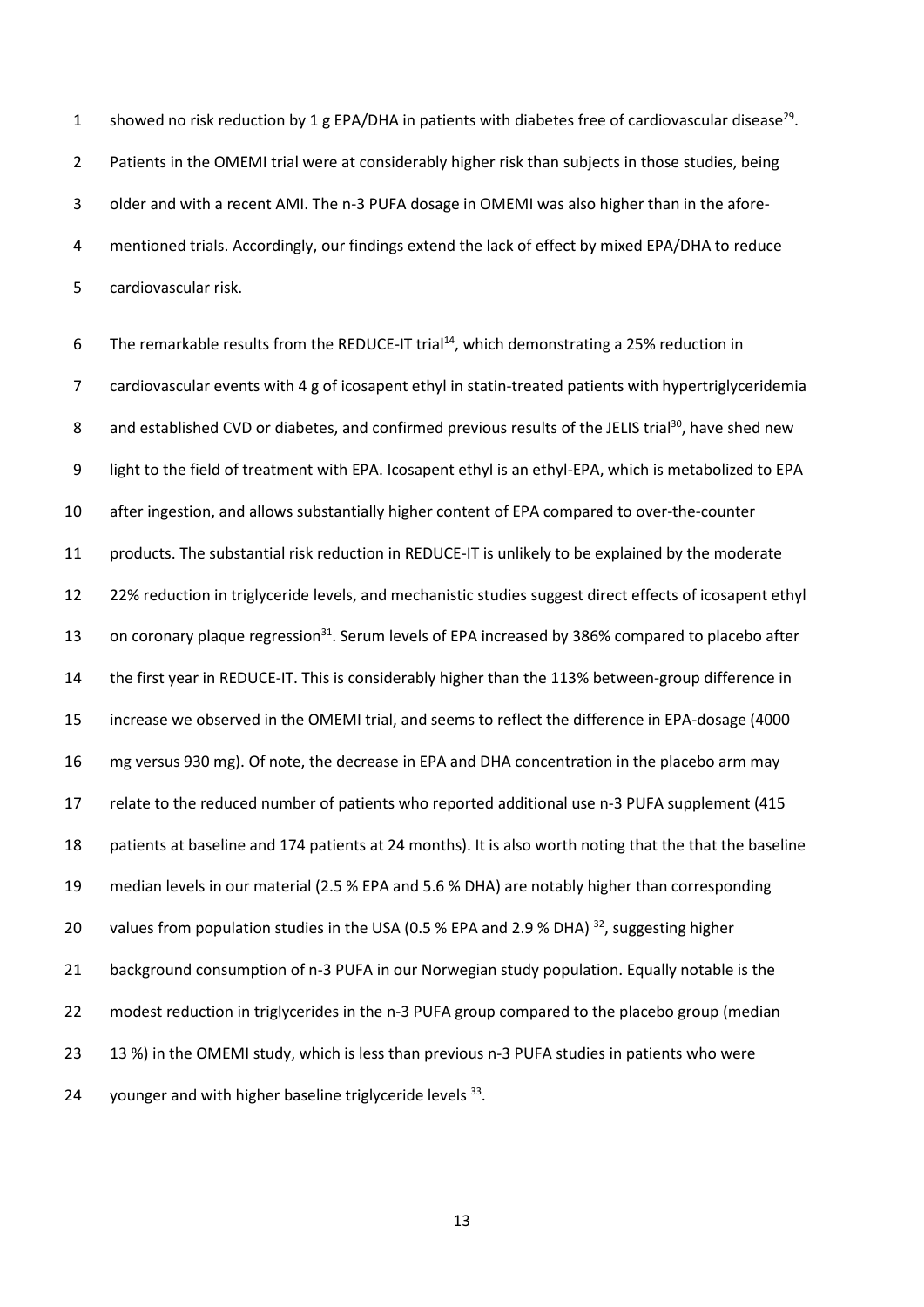The safety of n-3 PUFA is well documented. However, due to their potential of in vitro inhibition of platelets, bleeding is a potential concern. A tendency to increased bleeding risk with icosapent ethyl was present in REDUCE-IT, supporting this hypothesis. As most patients after AMI are treated with double antiplatelet therapy, and because of the increased bleeding risk among elderly, bleeding was a highly relevant concern in the OMEMI trial. Still, we found no differences in bleeding events between the groups. This applied both to major and minor bleeding.

 The OMEMI-study stands out among other n-3 PUFA studies by being performed in what is by all 8 standards a very high-risk group. A limitation to the study is the inclusion rate of 26 % of screened 9 candidates, which is relatively low compared to other n-3 trials not targeting elderly patients<sup>27-30</sup>. Of the excluded patients, 27 % were not eligible due to comorbidities that limited their ability to attend study visits or with life expectancy <2 years. This is markedly lower than other n-3 trials, however few of these are restricted to the geriatric population. We note that the PROSPER trial had an indentical 13 age range as our trial, and an inclusion rate of 24 %<sup>34</sup>. Although specific frailty assessment or comprehensive comorbidity review was not part of screening or the trial, it is plausible that these conditions are a contributing cause to the low inclusion rate.

 Although the OMEMI trial was moderately sized compared to other recent RCTs in the field, we believe that our study is an important contribution to the field given the dosage of EPA/DHA used and the unique patient population. Even if the duration of follow-up was somewhat shorter than in most studies, a potential effect of intervention would have been expected in elderly, very high-risk patients after 2 years.

 Our results, seen in concert with other neutral trials, should provide sufficient answers to the question of whether mixed n-3 PUFA dietary supplements are effective as cardiovascular protection. Still, we cannot rule out Type 2 errors as the trial ended up not being sufficiently powered to answer the original research question. However, based on the clarity of the results, with no signs of effect in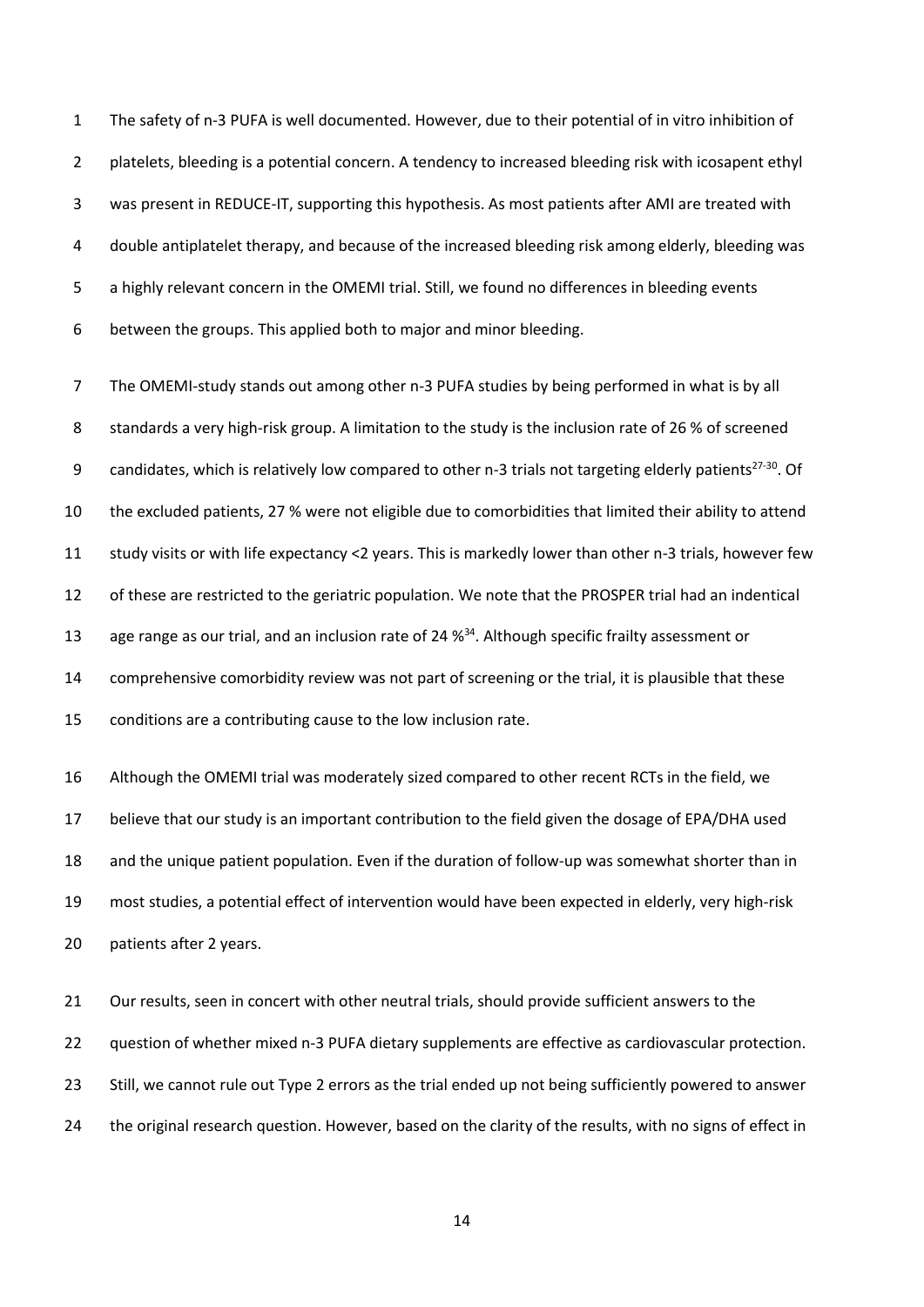| $\mathbf{1}$   | none of the components of the primary outcomes or in key subgroups, we believe these results           |
|----------------|--------------------------------------------------------------------------------------------------------|
| $\overline{2}$ | provide a clinically relevant answer.                                                                  |
| 3              | In conclusion, daily supplementation with 1.8 g EPA/DHA for two years in elderly patients with a       |
| 4              | recent AMI did not reduce the incidence of cardiovascular events or all-cause mortality.               |
| 5              |                                                                                                        |
| 6              |                                                                                                        |
| 7              | Funding: The work was supported by grants from Stein Erik Hagen Foundation for Clinical Heart          |
| 8              | Research, Oslo, Norway, Olav Thons Foundation, Oslo, Norway and Tom Wilhelmsen Foundation,             |
| 9              | Oslo, Norway. The grants were unrestricted and the Foundations did not have any impact on any part     |
| 10             | of the study, i.e. data collection, analysis, and interpretation of data or in writing the manuscript. |
| 11             | Study medication and placebo were sponsored by Orkla Health, Oslo Norway, which also had no            |
| 12             | impact on any part of the study.                                                                       |
| 13             |                                                                                                        |
| 14             | Disclosures: All other authors declare no conflict related to this paper.                              |
| 15             |                                                                                                        |
| 16             |                                                                                                        |
| 17             | Acknowledgements: We thank the staff and coworkers at all the institutions involved for invaluable     |
| 18             | help. A special acknowledgement is given to Charlotte Holst Hansen, Sissel Åkra, Jeanette K.Steen,     |
| 19             | Vibeke Bratseth at Center for Clinical Heart Research, Solfrid Moen at Stavanger University Hospital,  |
| 20             | Sophia Onarheim and Dr. Trygve Berge at Vestre Viken Hospital Trust, Bærum Hospital and Dr. Linn       |
| 21             | M. Nordby and Marit Buvarp at Akershus University Hospital for tremendous and immeasurable help        |
| 22             | and assistance throughout this project. We thank the laboratory technicians at the Lipid Clinic,       |

Aalborg University Hospital for the valuable help with the fatty acid measurement.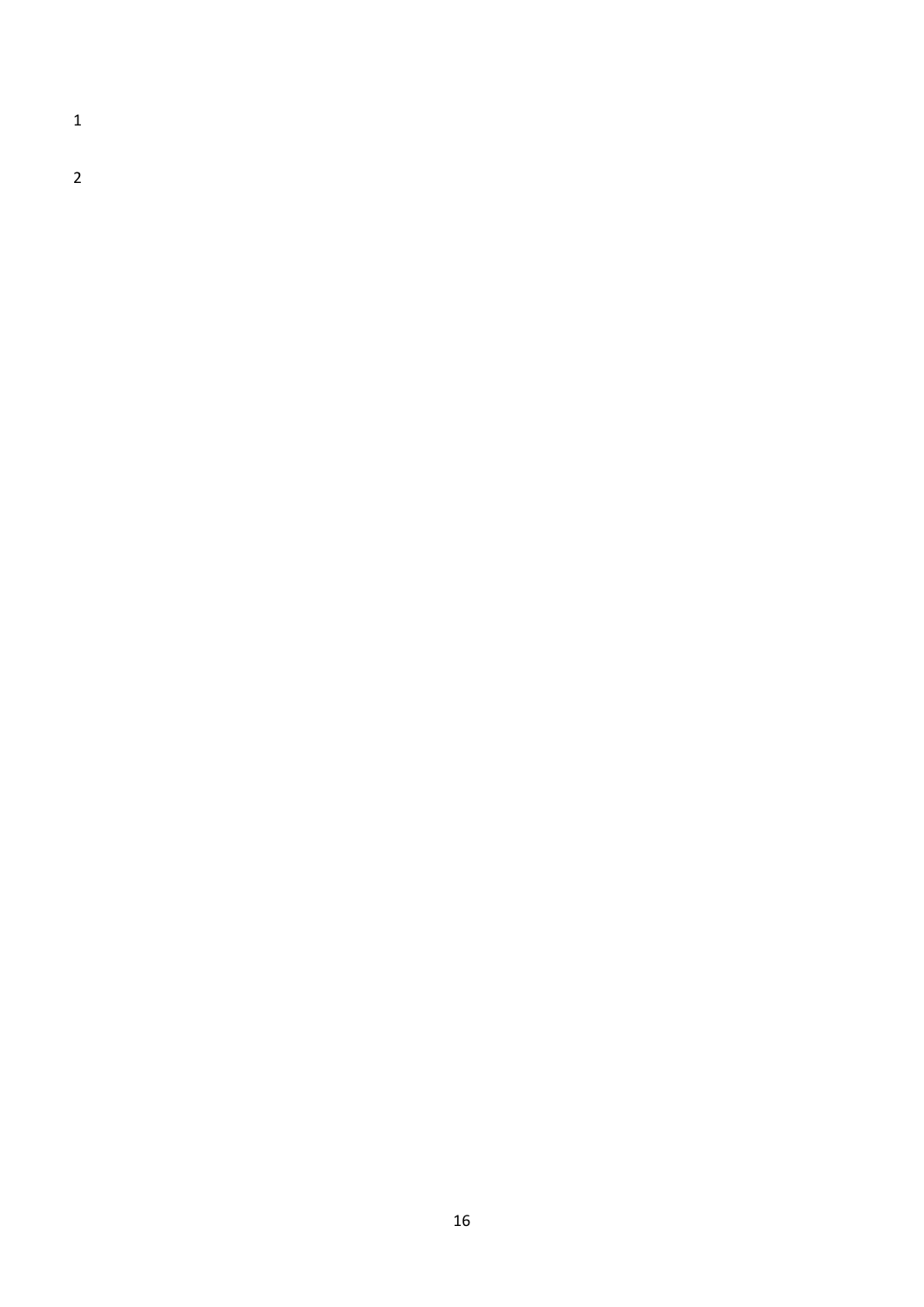# **REFERENCES**

 1. Jernberg T, Hasvold P, Henriksson M, Hjelm H, Thuresson M and Janzon M. Cardiovascular risk in post-myocardial infarction patients: nationwide real world data demonstrate the importance of a long-term perspective. *European heart journal*. 2015;36:1163-70.

2. Budnitz DS, Pollock DA, Weidenbach KN, Mendelsohn AB, Schroeder TJ and Annest JL.

 National Surveillance of Emergency Department Visits for Outpatient Adverse Drug Events. *Jama*. 2006;296:1858-1866.

 3. Gurwitz JH, Col NF and Avorn J. The exclusion of the elderly and women from clinical trials in acute myocardial infarction. *Jama*. 1992;268:1417-22.

 4. Heiat A, Gross CP and Krumholz HM. Representation of the elderly, women, and minorities in heart failure clinical trials. *Archives of internal medicine*. 2002;162:1682-8.

 5. Dietary supplementation with n-3 polyunsaturated fatty acids and vitamin E after myocardial infarction: results of the GISSI-Prevenzione trial. Gruppo Italiano per lo Studio della Sopravvivenza nell'Infarto miocardico. *Lancet (London, England)*. 1999;354:447-55.

 6. Burr ML, Fehily AM, Gilbert JF, Rogers S, Holliday RM, Sweetnam PM, Elwood PC and Deadman NM. Effects of changes in fat, fish, and fibre intakes on death and myocardial reinfarction: diet and reinfarction trial (DART). *Lancet (London, England)*. 1989;2:757-61.

7. Rauch B, Schiele R, Schneider S, Diller F, Victor N, Gohlke H, Gottwik M, Steinbeck G, Del

 Castillo U, Sack R, Worth H, Katus H, Spitzer W, Sabin G, Senges J and Group OS. OMEGA, a randomized, placebo-controlled trial to test the effect of highly purified omega-3 fatty acids on top of modern guideline-adjusted therapy after myocardial infarction. *Circulation*. 2010;122:2152-9.

22 8. Galan P, Kesse-Guyot E, Czernichow S, Briancon S, Blacher J, Hercberg S and Group SFOC.

 Effects of B vitamins and omega 3 fatty acids on cardiovascular diseases: a randomised placebo controlled trial. *BMJ (Clinical research ed)*. 2010;341:c6273.

 9. Kromhout D, Giltay EJ, Geleijnse JM and Alpha Omega Trial G. n-3 fatty acids and cardiovascular events after myocardial infarction. *The New England journal of medicine*. 2010;363:2015-26.

 10. Abdelhamid AS, Brown TJ, Brainard JS, Biswas P, Thorpe GC, Moore HJ, Deane KH, AlAbdulghafoor FK, Summerbell CD, Worthington HV, Song F and Hooper L. Omega-3 fatty acids for the primary and secondary prevention of cardiovascular disease. *The Cochrane database of* 

*systematic reviews*. 2018;7:CD003177.

 11. Aung T, Halsey J, Kromhout D, Gerstein HC, Marchioli R, Tavazzi L, Geleijnse JM, Rauch B, Ness A, Galan P, Chew EY, Bosch J, Collins R, Lewington S, Armitage J, Clarke R and Omega-3 Treatment Trialists C. Associations of Omega-3 Fatty Acid Supplement Use With Cardiovascular

Disease Risks: Meta-analysis of 10 Trials Involving 77917 Individuals. *JAMA Cardiol*. 2018;3:225-234.

12. Hu Y, Hu FB and Manson JE. Marine Omega-3 Supplementation and Cardiovascular Disease:

 An Updated Meta-Analysis of 13 Randomized Controlled Trials Involving 127 477 Participants. *Journal of the American Heart Association*. 2019;8:e013543.

 13. Bernasconi AA, Wiest MM, Lavie CJ, Milani RV and Laukkanen JA. Effect of Omega-3 Dosage on Cardiovascular Outcomes: An Updated Meta-Analysis and Meta-Regression of Interventional

Trials. *Mayo Clin Proc*. 2020.

 14. Bhatt DL, Steg PG, Miller M, Brinton EA, Jacobson TA, Ketchum SB, Doyle RT, Jr., Juliano RA, Jiao L, Granowitz C, Tardif JC, Ballantyne CM and Investigators R-I. Cardiovascular Risk Reduction with Icosapent Ethyl for Hypertriglyceridemia. *The New England journal of medicine*. 2019;380:11-22.

15. Siscovick DS, Barringer TA, Fretts AM, Wu JHY, Lichtenstein AH, Costello RB, Kris-Etherton

PM, Jacobson TA, Engler MB, Alger HM, Appel LJ and Mozaffarian D. Omega-3 Polyunsaturated Fatty

 Acid (Fish Oil) Supplementation and the Prevention of Clinical Cardiovascular Disease. *Circulation*. 2017;135:e867-e884.

16. Skulas-Ray AC, Wilson PWF, Harris WS, Brinton EA, Kris-Etherton PM, Richter CK, Jacobson

TA, Engler MB, Miller M, Robinson JG, Blum CB, Rodriguez-Leyva D, Ferranti SDd and Welty FK.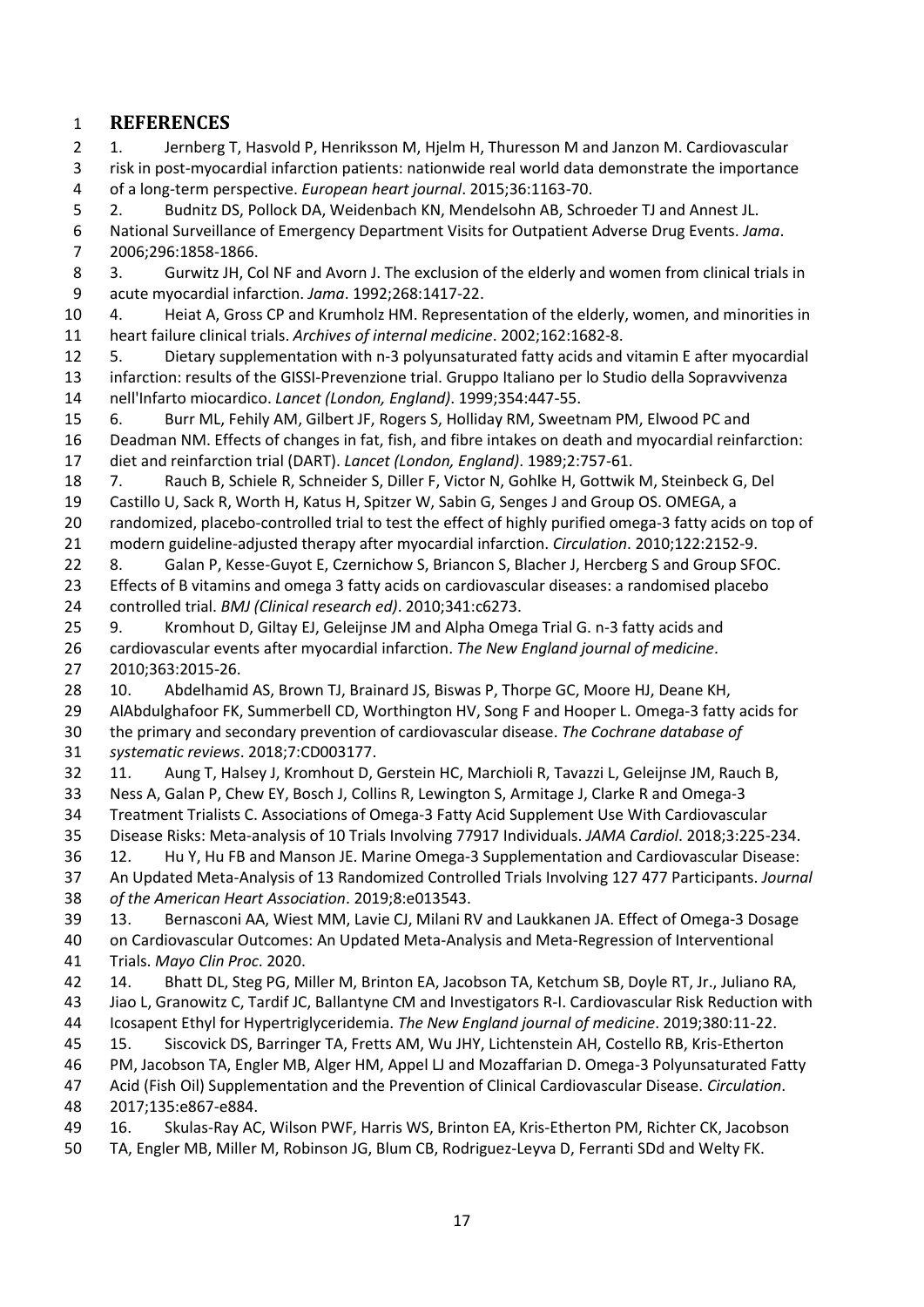Omega-3 Fatty Acids for the Management of Hypertriglyceridemia: A Science Advisory From the American Heart Association. *Circulation*. 2019;140:e673-e691. 17. Wakimoto P and Block G. Dietary Intake, Dietary Patterns, and Changes With Age: An Epidemiological Perspective. *The Journals of Gerontology: Series A*. 2001;56:65-80. 18. Laake K, Myhre P, Nordby LM, Seljeflot I, Abdelnoor M, Smith P, Tveit A, Arnesen H and Solheim S. Effects of omega3 supplementation in elderly patients with acute myocardial infarction: design of a prospective randomized placebo controlled study. *BMC geriatrics*. 2014;14:74. 19. Heydari B, Abdullah S, Pottala JV, Shah R, Abbasi S, Mandry D, Francis SA, Lumish H, Ghoshhajra BB, Hoffmann U, Appelbaum E, Feng JH, Blankstein R, Steigner M, McConnell JP, Harris W, Antman EM, Jerosch-Herold M and Kwong RY. Effect of Omega-3 Acid Ethyl Esters on Left Ventricular Remodeling After Acute Myocardial Infarction: The OMEGA-REMODEL Randomized Clinical Trial. *Circulation*. 2016;134:378-91. 20. Nodari S, Triggiani M, Manerba A, Milesi G and Dei Cas L. Effects of supplementation with polyunsaturated fatty acids in patients with heart failure. *Intern Emerg Med*. 2011;6 Suppl 1:37-44. 21. Tavazzi L, Maggioni AP, Marchioli R, Barlera S, Franzosi MG, Latini R, Lucci D, Nicolosi GL, Porcu M, Tognoni G and Gissi HFI. Effect of n-3 polyunsaturated fatty acids in patients with chronic heart failure (the GISSI-HF trial): a randomised, double-blind, placebo-controlled trial. *Lancet (London, England)*. 2008;372:1223-30. 22. Hicks KA, Stockbridge NL, Targum SL and Temple RJ. Bleeding Academic Research Consortium consensus report: the Food and Drug Administration perspective. *Circulation*. 2011;123:2664-5. 21 23. Fox KA, Carruthers KF, Dunbar DR, Graham C, Manning JR, De Raedt H, Buysschaert I, Lambrechts D and Van de Werf F. Underestimated and under-recognized: the late consequences of acute coronary syndrome (GRACE UK-Belgian Study). *European heart journal*. 2010;31:2755-64. 24 24. Halvorsen S, Eritsland J, Abdelnoor M, Holst Hansen C, Risoe C, Midtbo K, Bjornerheim R and Mangschau A. Gender differences in management and outcome of acute myocardial infarctions treated in 2006-2007. *Cardiology*. 2009;114:83-8. 25. Marchioli R, Barzi F, Bomba E, Chieffo C, Di Gregorio D, Di Mascio R, Franzosi MG, Geraci E, Levantesi G, Maggioni AP, Mantini L, Marfisi RM, Mastrogiuseppe G, Mininni N, Nicolosi GL, Santini 29 M, Schweiger C, Tavazzi L, Tognoni G, Tucci C, Valagussa F and Investigators GI-P. Early protection against sudden death by n-3 polyunsaturated fatty acids after myocardial infarction: time-course analysis of the results of the Gruppo Italiano per lo Studio della Sopravvivenza nell'Infarto Miocardico (GISSI)-Prevenzione. *Circulation*. 2002;105:1897-903. 26. Gamble C, Krishan A, Stocken D, Lewis S, Juszczak E, Dore C, Williamson PR, Altman DG, Montgomery A, Lim P, Berlin J, Senn S, Day S, Barbachano Y and Loder E. Guidelines for the Content of Statistical Analysis Plans in Clinical Trials. *Jama*. 2017;318:2337-2343. 27. Investigators OT, Bosch J, Gerstein HC, Dagenais GR, Diaz R, Dyal L, Jung H, Maggiono AP, Probstfield J, Ramachandran A, Riddle MC, Ryden LE and Yusuf S. n-3 fatty acids and cardiovascular outcomes in patients with dysglycemia. *The New England journal of medicine*. 2012;367:309-18. 28. Manson JE, Cook NR, Lee IM, Christen W, Bassuk SS, Mora S, Gibson H, Albert CM, Gordon D, Copeland T, D'Agostino D, Friedenberg G, Ridge C, Bubes V, Giovannucci EL, Willett WC, Buring JE and Group VR. Marine n-3 Fatty Acids and Prevention of Cardiovascular Disease and Cancer. *The New England journal of medicine*. 2019;380:23-32. 29. Group ASC, Bowman L, Mafham M, Wallendszus K, Stevens W, Buck G, Barton J, Murphy K, Aung T, Haynes R, Cox J, Murawska A, Young A, Lay M, Chen F, Sammons E, Waters E, Adler A, Bodansky J, Farmer A, McPherson R, Neil A, Simpson D, Peto R, Baigent C, Collins R, Parish S and Armitage J. Effects of n-3 Fatty Acid Supplements in Diabetes Mellitus. *The New England journal of medicine*. 2018;379:1540-1550. 30. Yokoyama M, Origasa H, Matsuzaki M, Matsuzawa Y, Saito Y, Ishikawa Y, Oikawa S, Sasaki J, Hishida H, Itakura H, Kita T, Kitabatake A, Nakaya N, Sakata T, Shimada K, Shirato K and Japan EPAlisI.

 Effects of eicosapentaenoic acid on major coronary events in hypercholesterolaemic patients (JELIS): a randomised open-label, blinded endpoint analysis. *Lancet (London, England)*. 2007;369:1090-8.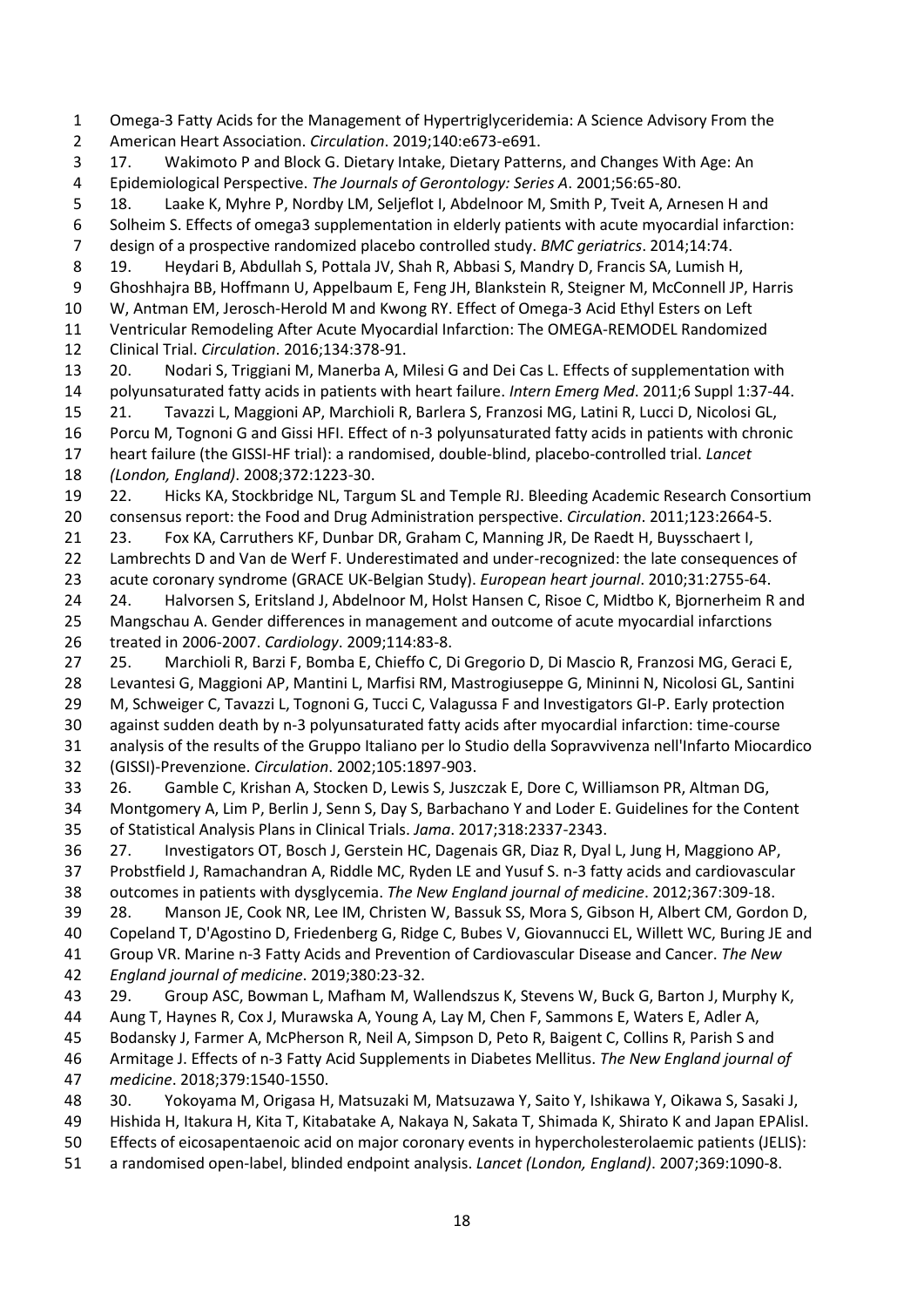- 31. Budoff MJ, Bhatt DL, Kinninger A, Lakshmanan S, Muhlestein JB, Le VT, May HT, Shaikh K,
- Shekar C, Roy SK, Tayek J and Nelson JR. Effect of icosapent ethyl on progression of coronary
- atherosclerosis in patients with elevated triglycerides on statin therapy: final results of the EVAPORATE trial. *European heart journal*. 2020.
- 32. Mozaffarian D, Lemaitre RN, King IB, Song X, Huang H, Sacks FM, Rimm EB, Wang M and
- Siscovick DS. Plasma phospholipid long-chain omega-3 fatty acids and total and cause-specific
- mortality in older adults: a cohort study. *Annals of internal medicine*. 2013;158:515-25.
- 33. Skulas-Ray AC, Wilson PWF, Harris WS, Brinton EA, Kris-Etherton PM, Richter CK, Jacobson
- TA, Engler MB, Miller M, Robinson JG, Blum CB, Rodriguez-Leyva D, de Ferranti SD and Welty FK.
- Omega-3 Fatty Acids for the Management of Hypertriglyceridemia: A Science Advisory From the American Heart Association. *Circulation*. 2019;140:e673-e691.
- 34. Shepherd J, Blauw GJ, Murphy MB, Bollen ELEM, Buckley BM, Cobbe SM, Ford I, Gaw A,
- Hyland M, Jukema JW, Kamper AM, Macfarlane PW, Meinders AE, Norrie J, Packard CJ, Perry IJ, Stott
- DJ, Sweeney BJ, Twomey G and Westendorp RGJ. Pravastatin in elderly individuals at risk of vascular
- disease (PROSPER): a randomised controlled trial. *The Lancet*. 2002;360:1623-1630.
-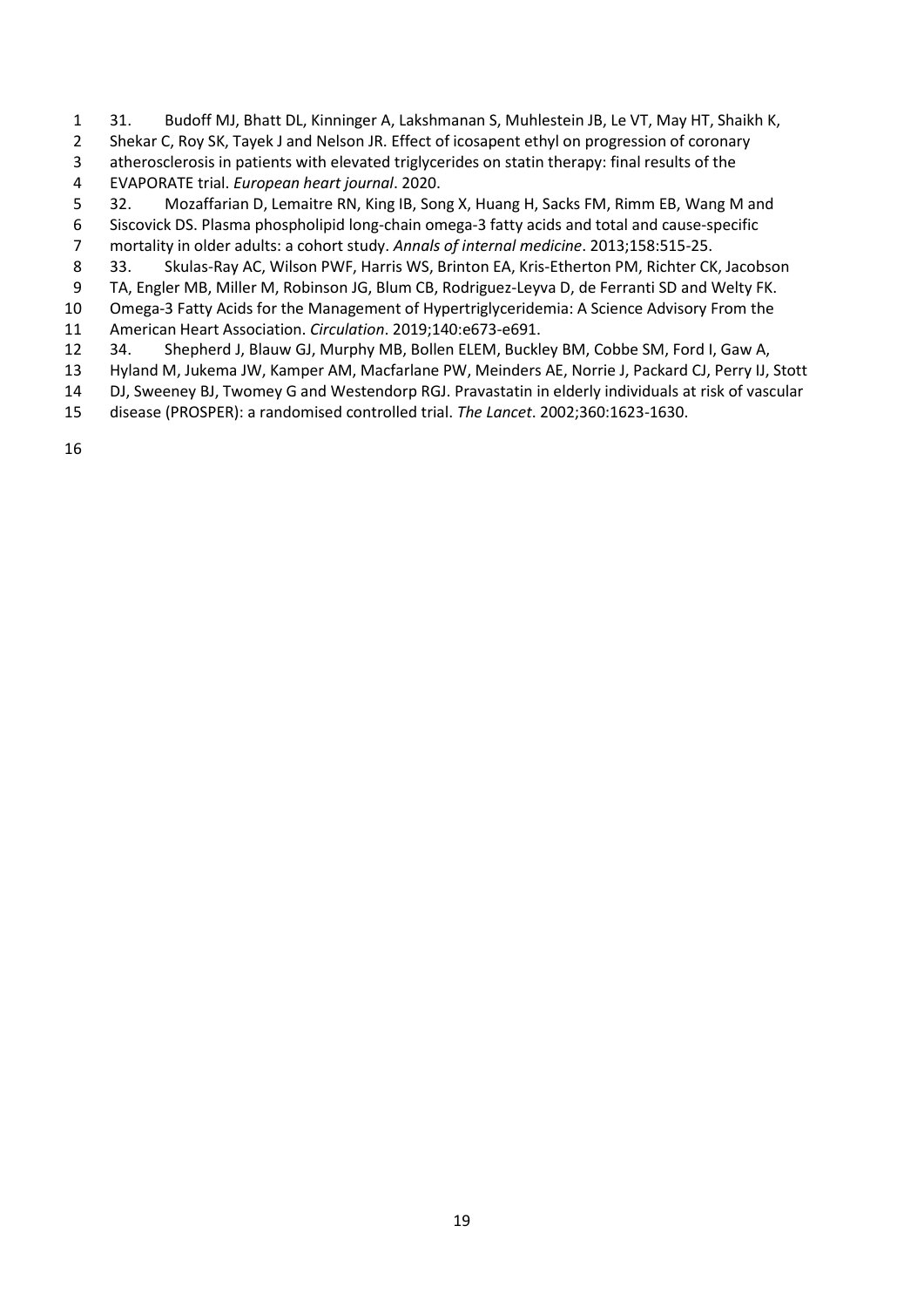# **FIGURE LEGENDS**

Figure 1. Flow chart of screening, randomization, treatment, and follow-up of the participants

**Figure 2** Changes in serum phospholipid concentration of EPA and DHA from baseline to 24 months

(n=806), according to randomization to n-3 PUFA or Placebo.

**Figure 3** Cumulative incidence rates of the primary outcome and all-cause death, according to months of follow-up in the randomized groups.

**Figure 4.** The ratios for the primary outcome in selected subgroups in the n-3 PUFA and the placebo groups TABLES

**Table 1**. Baseline characteristics of patients, according to randomized assignment to n-3 PUFA or

placebo included in intention to treat analysis. Continuous variables are given as mean±SD or median

(Q1, Q3). Proportions are given as N (%).

| <b>Characteristics</b>                      | n-3PUFA           | Placebo           |  |
|---------------------------------------------|-------------------|-------------------|--|
|                                             | $(n=505)$         | $(n=509)$         |  |
| Age (years)                                 | 74.0 [72.0, 78.0] | 74.0 [72.0, 78.0] |  |
| Female sex                                  | 148 (29.3)        | 146 (28.7)        |  |
| Caucasians                                  | 503 (99.6)        | 509 (100)         |  |
| Body mass index ( $kg/m2$ )                 | $26.8 \pm 7.5$    | $27.2 \pm 11.9$   |  |
| Systolic BP (mmHg)                          | $137.7 \pm 20.1$  | $136.5 \pm 19.4$  |  |
| <b>General medical history</b>              |                   |                   |  |
| Hypertension                                | 321 (63.6)        | 290 (57.0)        |  |
| Hyperlipidemia                              | 234 (46.3)        | 235 (46.2)        |  |
| <b>Current smokers</b>                      | 63 (12.5)         | 58 (11.4)         |  |
| Chronic kidney disease (creat > 150 µmol/L) | 19(3.8)           | 26(5.1)           |  |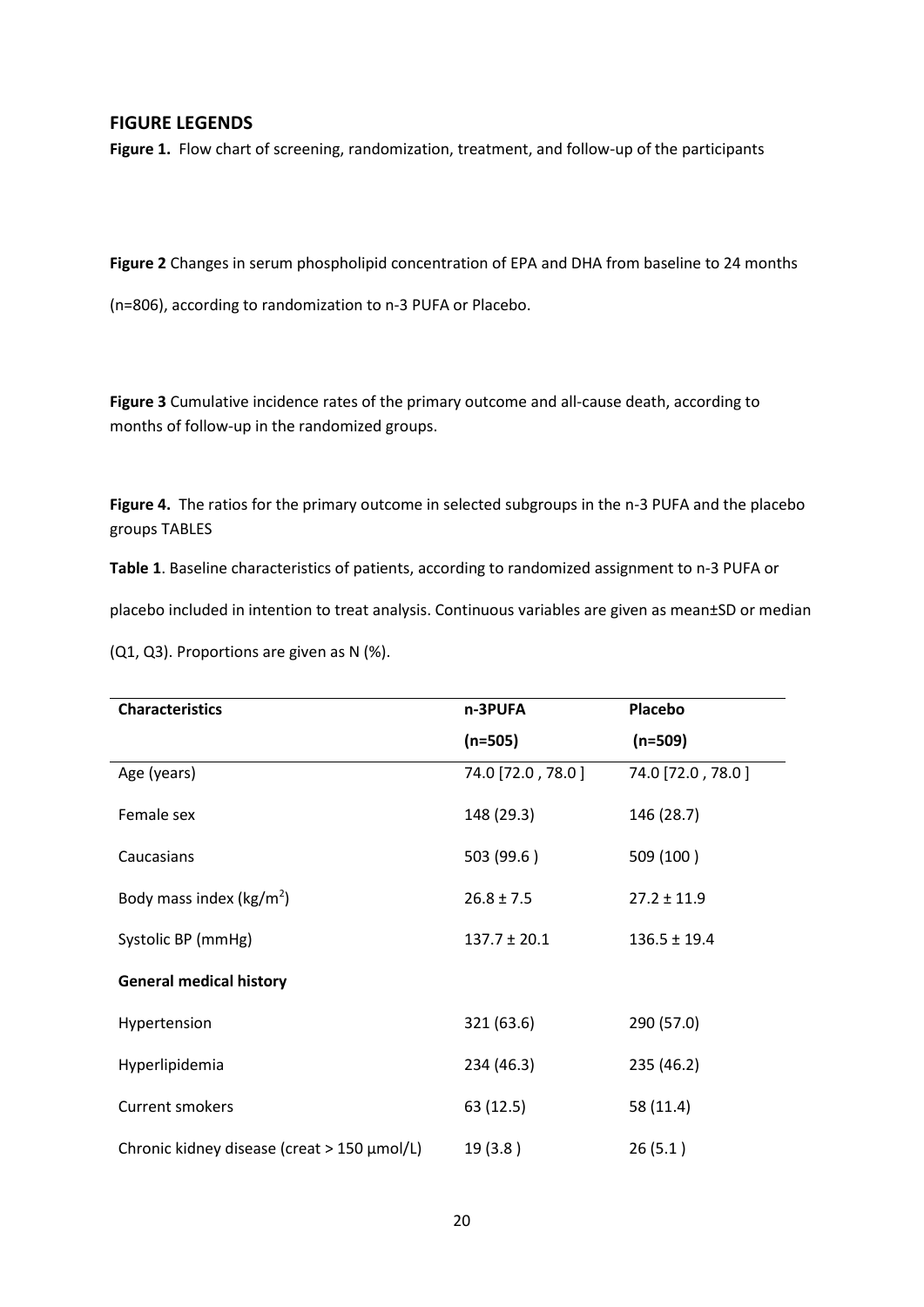| Any diabetes                                      | 114 (22.6)    | 96 (18.9)     |
|---------------------------------------------------|---------------|---------------|
| History of major bleeding                         | 12(2.4)       | 10(2.0)       |
| Previous cardiovascular disease                   |               |               |
| Any cardiovascular disease                        | 227 (45.0)    | 240 (47.2)    |
| Myocardial infarction                             | 125 (24.8)    | 136 (26.7)    |
| Previous percutaneous coronary intervention       | 119 (23.6)    | 119 (23.4)    |
| Previous coronary artery bypass graft             | 53 (10.4)     | 59 (11.7)     |
| Previous heart failure                            | 34 (6.7)      | 31(6.1)       |
| Ischaemic stroke                                  | 44 (8.7)      | 54 (10.6)     |
| Previous atrial fibrilliation                     | 71 (14.0)     | 83 (16.3)     |
| Index myocardial infarction details               |               |               |
| ST-elevation myocardial infarction                | 174 (34.5)    | 166 (32.6)    |
| Type 1 myocardial infarction                      | 456 (90.3)    | 453 (89.0)    |
| Acute coronary angiography                        | 490 (97.0)    | 486 (95.5)    |
| Percutaneous coronary intervention                | 358 (70.9)    | 372 (73.1)    |
| Coronary artery bypass graft                      | 34(6.7)       | 28(5.5)       |
| Heart failure in acute phase                      | 59 (11.7)     | 53 (10.4)     |
| Atrial fibrillation from acute phase to inclusion | 94 (18.6)     | 117 (23.0)    |
| <b>Serum lipids</b>                               |               |               |
| Low-density lipoprotein cholesterol (mmol/L)      | $1.9 \pm 0.7$ | $2.0 \pm 0.7$ |
| High-density liporpotein cholesterol (mmol/L)     | $1.3 \pm 0.4$ | $1.3 \pm 0.4$ |
| Triglycerides (mmol/L)                            | $1.3 \pm 0.8$ | $1.2 \pm 0.6$ |
| Serum eicosapentaenoic acid (%wt)                 | $2.8 \pm 1.4$ | $2.9 \pm 1.5$ |
| Serum docosahexaenoic acid (%wt)                  | $5.7 \pm 1.4$ | $5.7 \pm 1.3$ |
| <b>Medication at baseline</b>                     |               |               |
| Aspirin                                           | 474 (93.9)    | 480 (94.3)    |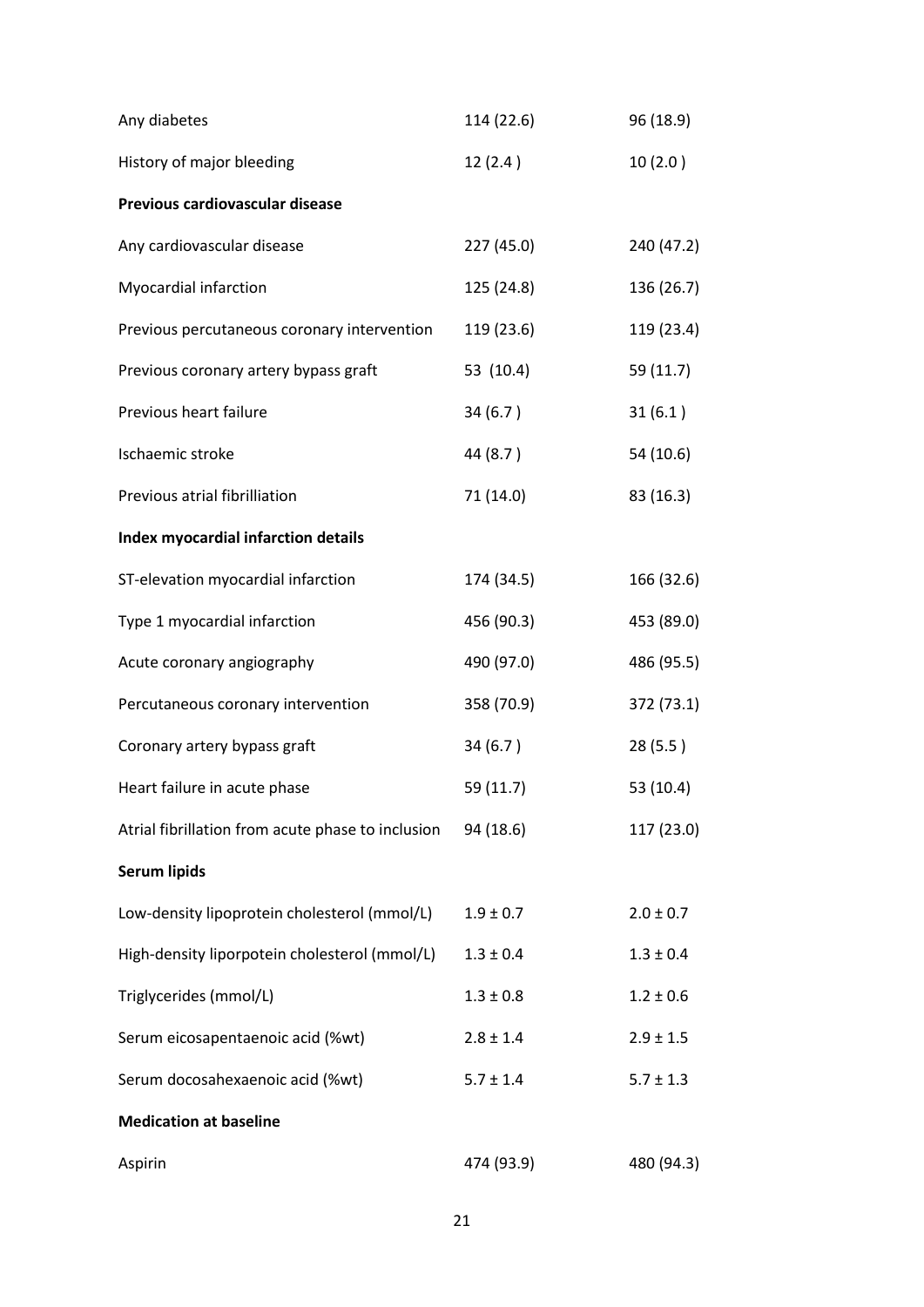| 452 (88.7) | 452 (89.6) |
|------------|------------|
| 433 (85.7) | 438 (86.1) |
| 83 (16.4)  | 103 (20.2) |
| 488 (96.6) | 490 (96.3) |
| 360 (71.3) | 367 (72.1) |
| 413 (81.8) | 428 (84.1) |
| 203 (40.7) | 212 (41.8) |
|            |            |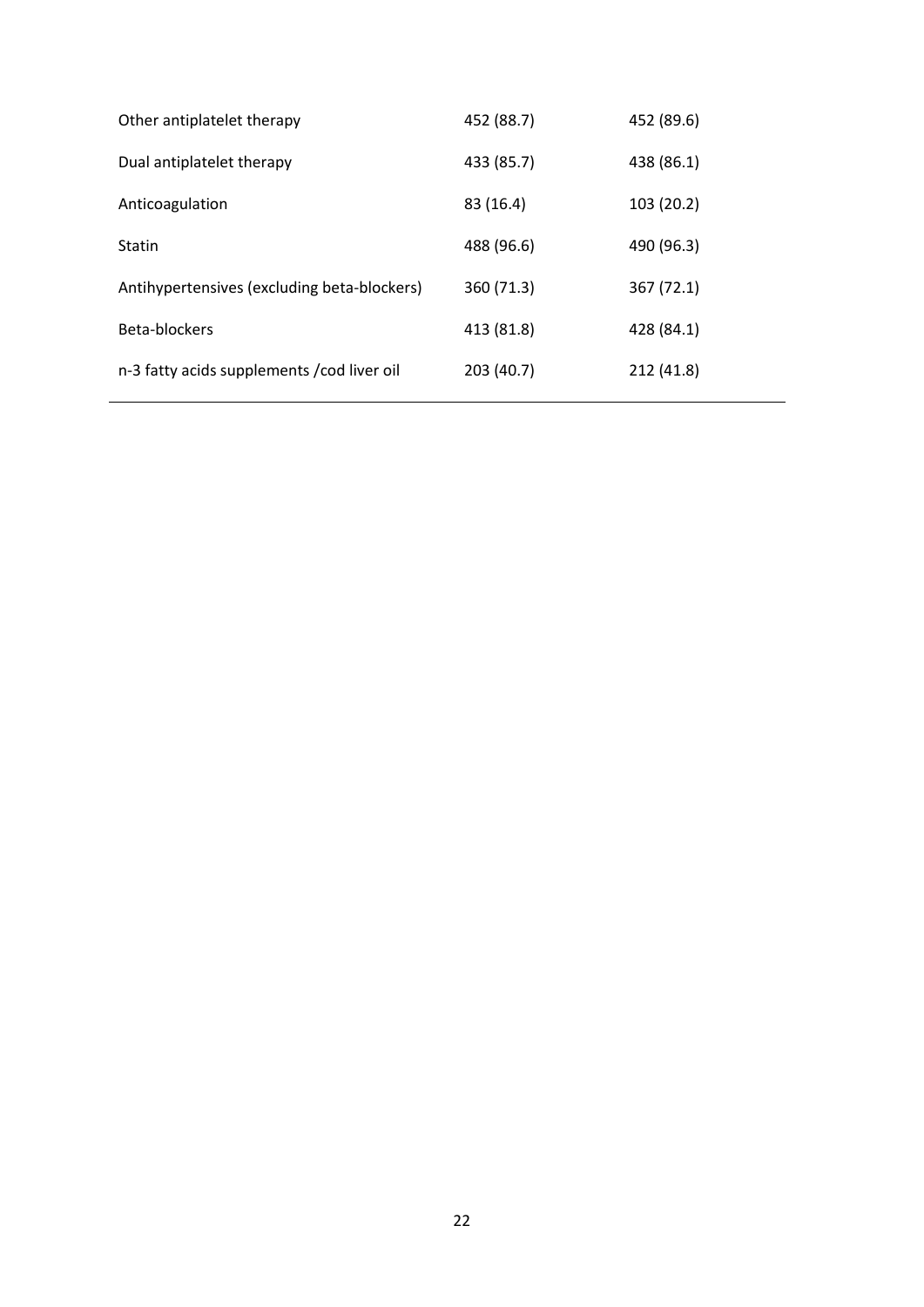**Table 2.** Components of the primary and secondary outcomes and bleeding, according to randomized assignment to n-3 PUFA or placebo

|                                       | n-3PUFA,   | Placebo    |                      |      |
|---------------------------------------|------------|------------|----------------------|------|
|                                       | $(n=505)$  | $(n=509)$  |                      |      |
| <b>Primary endpoint</b>               | N (%)      | N(%)       | HR [95% CI]          | P    |
| Composite primary outcome             | 108 (21.4) | 102 (20.0) | $1.07$ [0.82 - 1.40] | 0.62 |
| Death as first event                  | 20(4.0)    | 20(4.0)    | $1.01$ [0.54 - 1.88] | 0.98 |
| Non-fatal acute myocardial infarction | 39(7.7)    | 35(6.9)    | $1.14$ [0.72 - 1.80] | 0.57 |
| Stroke                                | 17(3.4)    | 12(2.4)    | $1.37$ [0.65 - 2.88] | 0.41 |
| Unscheduled revascularization         | 14(2.8)    | 21(4.1)    | $0.66$ [0.34 - 1.30] | 0.23 |
| Hospitalization for heart failure     | 20(4.0)    | 17(3.3)    | $1.19$ [0.62 - 2.26] | 0.61 |
|                                       |            |            |                      |      |
| All-cause mortality                   | 28 (5.54)  | 28 (5.50)  | $1.01$ [0.60 - 1.71] | 0.97 |
| <b>Secondary endpoint</b>             |            |            |                      |      |
| New atrial fibrillation*              | 28(7.2)    | 15(4.0)    | $1.84$ [0.98 - 3.45] | 0.06 |
|                                       |            |            |                      |      |
| <b>Bleeding</b>                       |            |            |                      |      |
| Major bleeding (BARC $\geq$ 2)        | 54(10.7)   | 56 (11.0)  | N/A                  | 0.87 |
| All bleeding                          | 183 (36.2) | 178 (35.0) | N/A                  | 0.67 |

\*Analysis performed in patients free of previous arrhythmias (n-3 PUFA n=372, placebo n=387)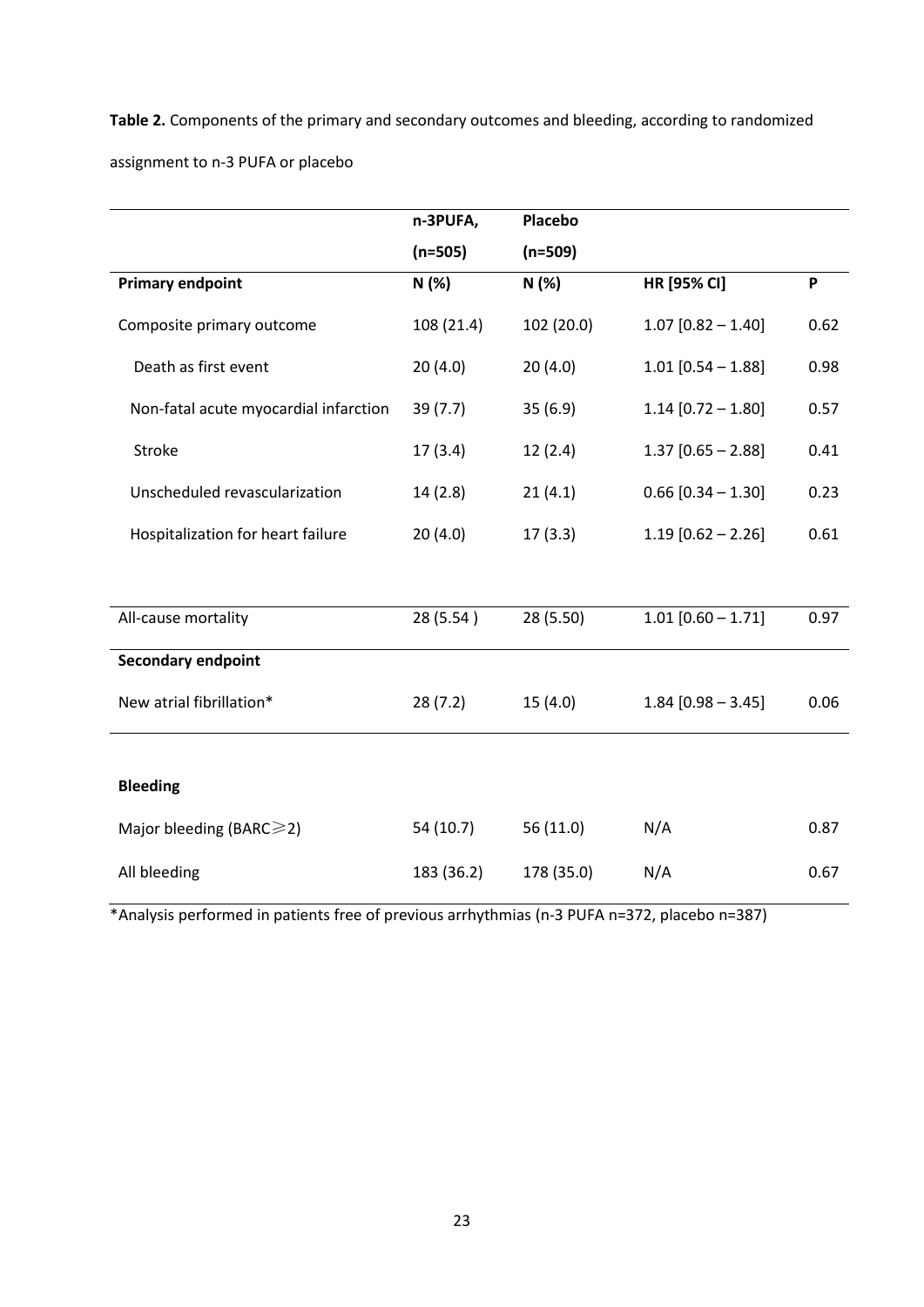

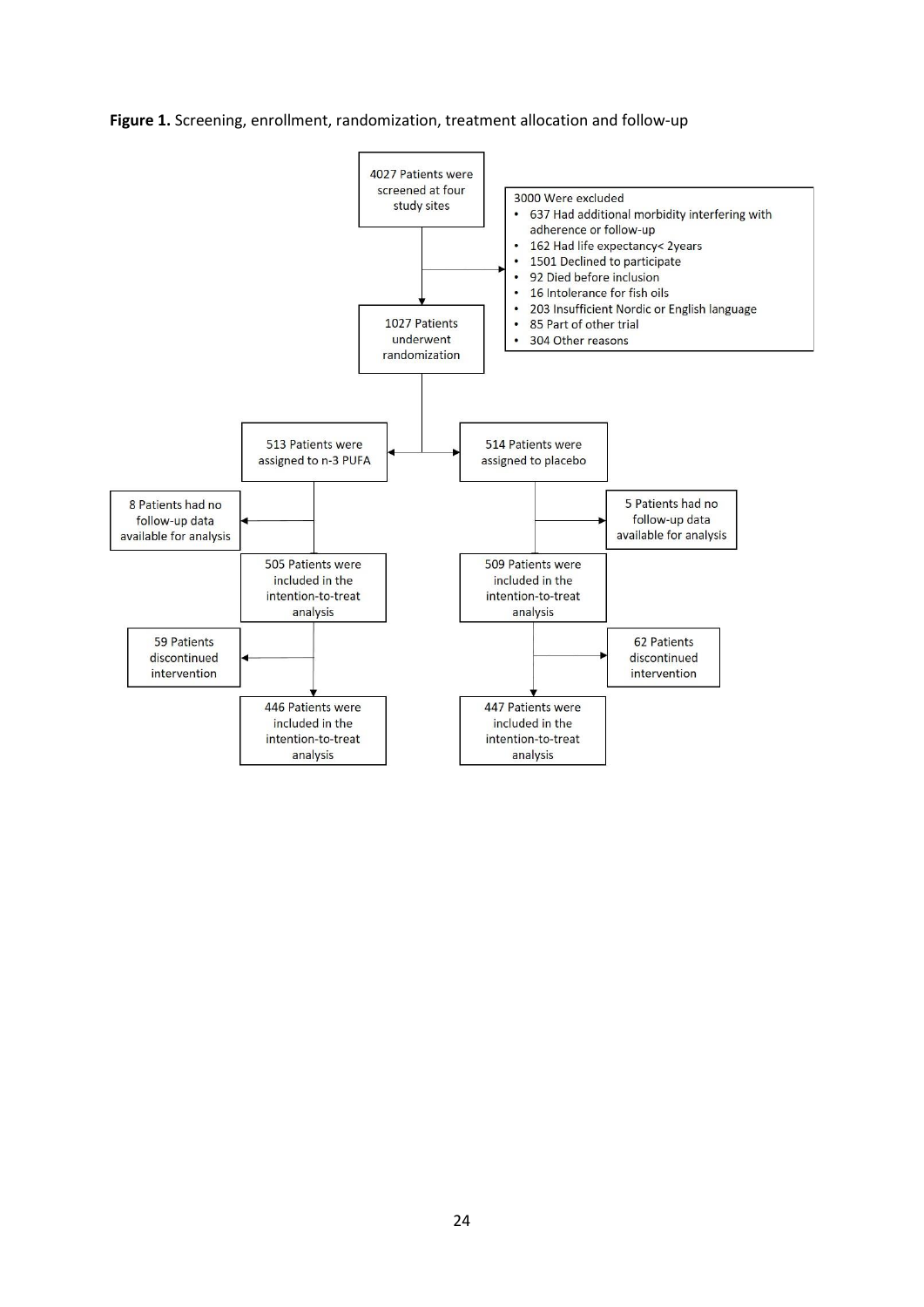Figure 2. Changes in serum phospholipid concentration of EPA and DHA, assessed as ratio (relative change) from baseline to 24 months. Samples were available for 881 patients.

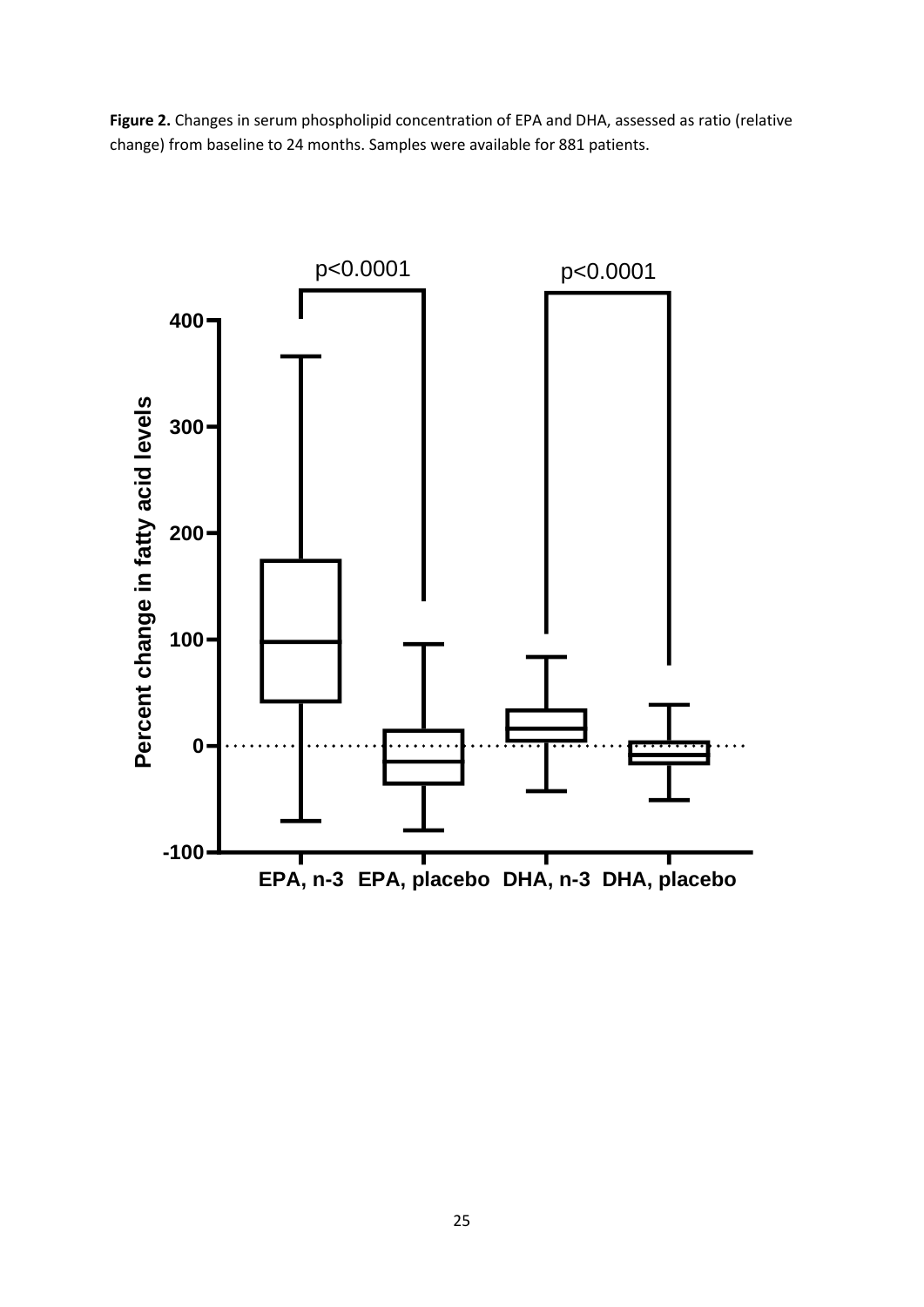Figure 3. Kaplan–Meier estimation of the first events (A) and of all-cause death (B) during follow-up

**Figure 3.** Primary outcomes.